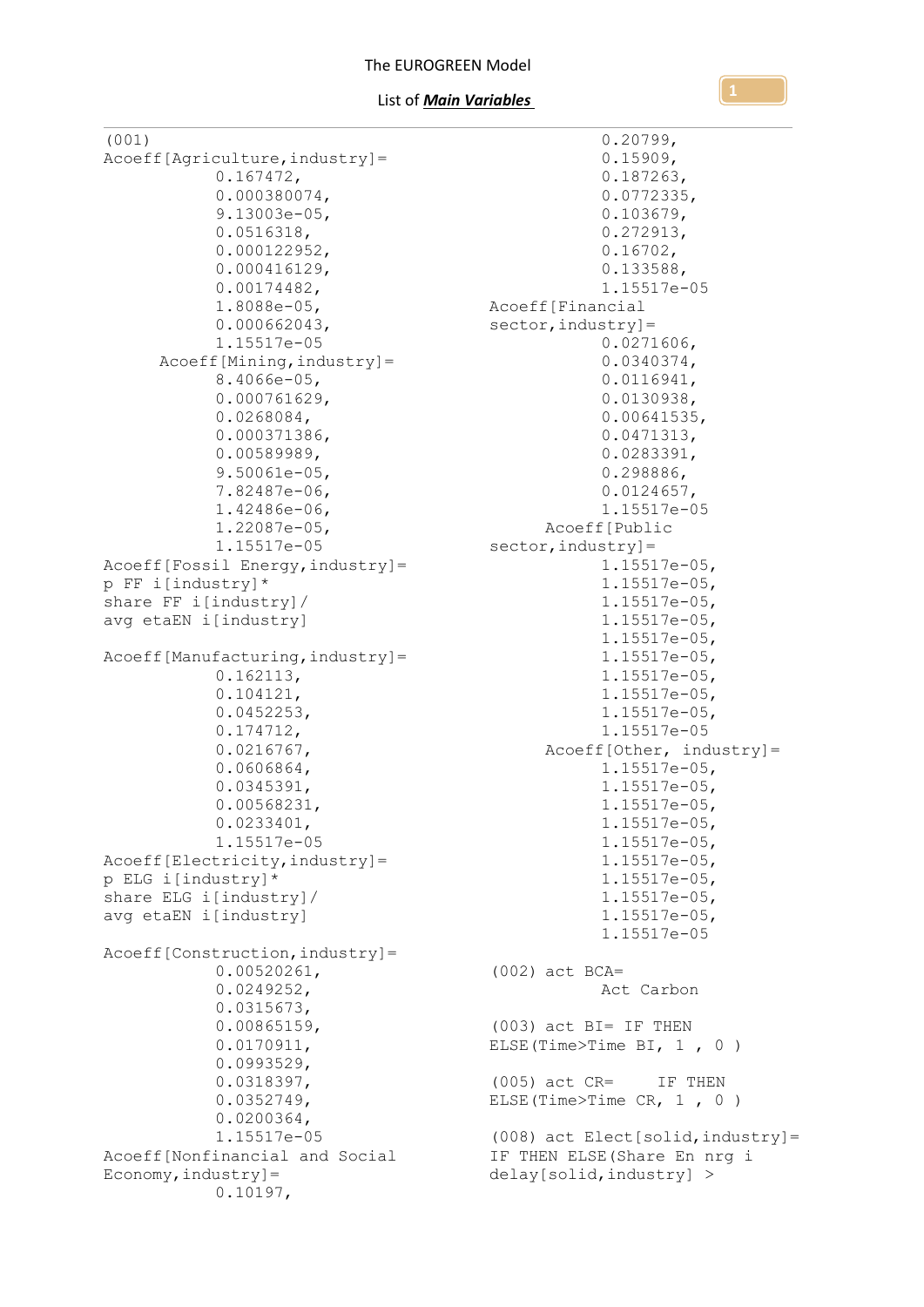### List of *Main Variables*

jump share Elec\*2, -jump share Elec, 0 ) act Elect[liquid,industry]= IF THEN ELSE(share En nrg i delay[liquid,industry]>jump share lambda i[industry] +  $Elec*2, -(1.5+0.5*act Nuc1)$ zero)\*jump share Elec, 0) act Elect[gas,industry]= IF THEN ELSE(share En nrg i delay[gas,industry]>jump share  $Elec*2, - (1+0.2*act Nucl$ zero)\*jump share Elec,0) act Elect[electrRenew, industry]= -( IF THEN ELSE(share En nrg i delay[gas,industry] > jump share  $Elec*2, - (1+0.2*)$ act Nucl zero)\*jump share Elec,  $0) +$ IF THEN ELSE(share En nrg i delay[liquid,industry] > jump share Elec $*2$ ,  $-(1.5+0.5*act$  Nucl zero)\*jump share Elec, 0)+ IF THEN ELSE(share En nrg i delay[solid,industry] > jump share Elec\*2,-jump share Elec, 0)) (009) act En mix=IF THEN ELSE(Time>Time ENmix, 1, 0) (010) act JG= IF THEN ELSE( Time>Time JG , 1 , 0 ) (013) act taxCO2 post2030= Act Carbon (014) act WTR= IF THEN ELSE(Time> Time WTR, h week - ramp( WTR reduction/5, 5, 10),  $\overline{h}$  week ) (015) adult pop= Tot POP-Pop 0 To 14 (016) AId[from Industry,toIndustry]= Id[from Industry,toIndustry]-Acoeff[from Industry,toIndustry]  $(019)$  alphaY  $j[low] =$  $0.9*(1 - CR rate)$ alphaY j[middle]= 0.85\*(1-CR rate) alphaY j[high]=

0.8\*(1-CR rate) (035) B demand= Stock Vf[bonds](020) avg alpha= Tot CYV / SUM(YVD j[skill!]) (022) avg byK lambda i[industry]= ( GFCF i real[industry] \* ( 1 - depr k i[industry]) \* k i[industry] \* avg byKlambda i delay[industry])/ ( (1-depr k i[industry]) \* k i[industry] + GFCF i real[industry] ) (024) avg byNE wageh j[skill]= SUM(wageh ji[skill,industry!]\*N Eji[skill,industry!])/ SUM(N Eji[skill,industry !]) (025) avg byNEi Wage ji [skill,industry]= (wageh max E ji[skill,industry]\* N Eji[skill,industry]\* H Ei[industry])/ (SUM( N Eji[skill!,industry!])) (026) avg coef CO2[industry]= (CO2 i[industry]/ TPES i[industry]) (027) avg eta index= SUM(eta index[industry!])/10 (028) avg etaEN= SUM(avg etaEN i[industry!]\* Output i real[industry!])/ SUM(Output i real[industry!]) (029) avg etaEN i[industry]= (GFCF i real[industry]\* eta[industry]+  $(1 - \text{depr k } i[\text{industry}])$ \* k i[industry]\* avg etaEN i delay[industry]) / ( (1-depr k i[industry])\* k i[industry]+ GFCF i real[industry] ) (032) avg lambda index= SUM(lambda index i[industry!])/10 (033) avg lambda max= SUM(lambda index[industry!])/10 (034) avg Wage E= (SUM (avg byNEi Wage ji[skill!, industry!]))

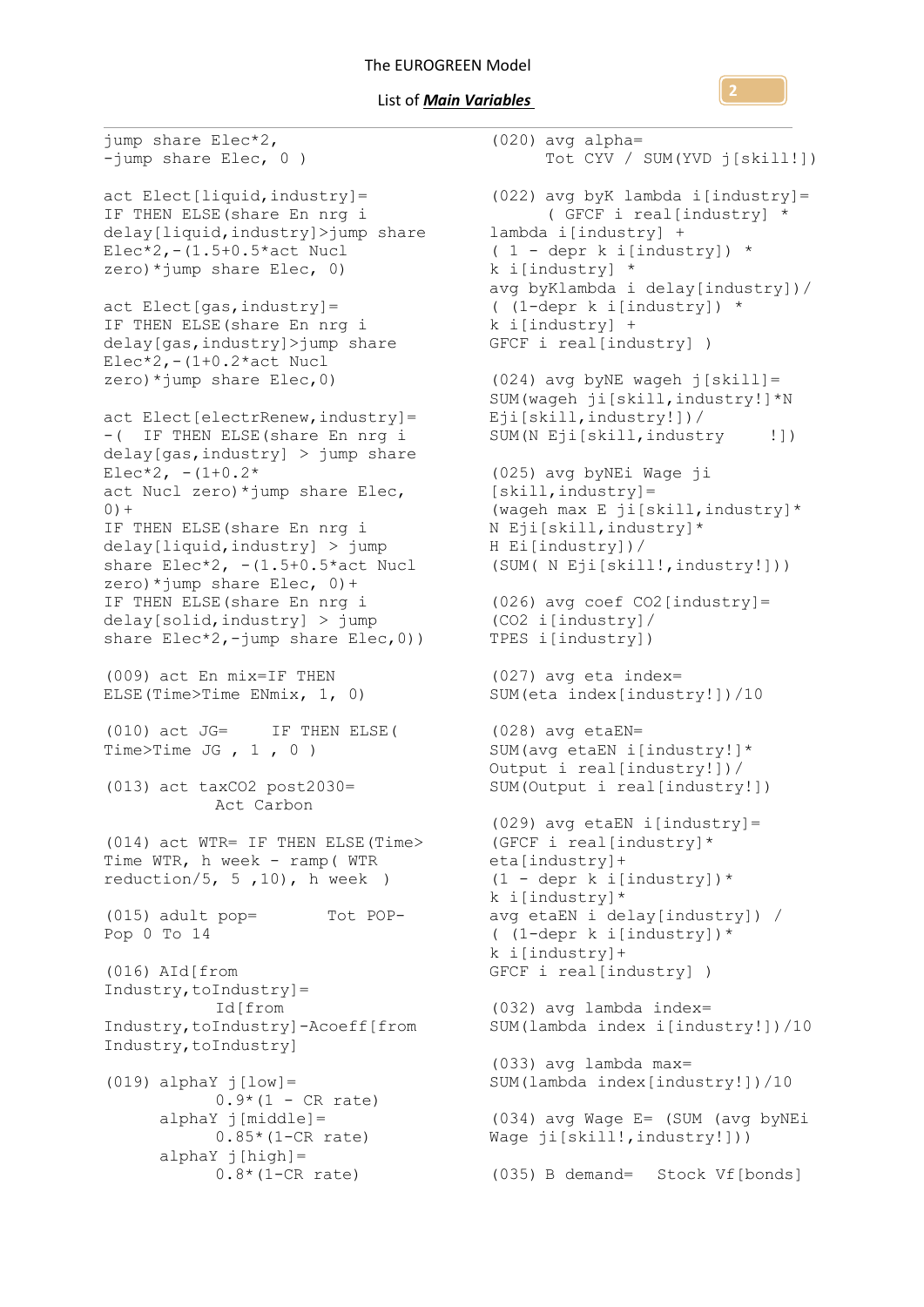(036) "B short-term"= (p Bond delay\*(Stock Bond real-Stock Bond real delay)- (B supply-((p Bond\* B supply delay)/p Bond delay))) (037) B supply= 2.69577\*B demand (038) B supply delay= DELAY1(B supply, 1 ) (039) base TaxB E=  $1 - 0.068 - 0.14 - 0.1$ (040) beta eff i[industry] :EXCEPT: [Fossil Energy],[Electricity]= share Ci[industry] + share Ci[industry] /  $(1 - 0.0234384 * (share$ Ci[Fossil Energy ]/etaHH delay/0.0173107) - 0.0299639 \* (share Ci[Electricity ]/etaHH delay/0.0221302) )\* ( 0.0234384 \*(1-share Ci[Fossil Energy ]/etaHH delay/0.0173107) + 0.0299639 \* (1-share Ci[Electricity ]/etaHH delay/0.0221302)  $\lambda$ beta eff i[Fossil Energy]= 0.0234384 \* (share Ci[Fossil Energy]/etaHH delay/0.0173107 ) beta eff i[Electricity]= 0.0299639\*( share Ci[Electricity]/etaHH delay/0.0221302 ) (041) beta ELG elect= TPES nrg[electrRenew]/(TPES nrg[gas]+TPES nrg[electrRenew]) (043) beta ELG gas= TPES nrg[gas]/(TPES nrg[gas]+TPES nrg[electrRenew])

(045) BI j[skill]= act BI\* (BI per cap[skill]\*index avg Wage)\* (N Aj[skill] + N Pj[skill]\*BI P )  $(047)$  BI per cap $[low] =$ BI total per capita/2.5 + ramp(BI total per capita/10,6,12) BI per cap[middle]= BI total per capita/2.5 + ramp(BI total per capita/10,6,12) BI per cap[high]= BI total per capita/2.5 + ramp(BI total per capita/10,6,12) (048) BI tot= SUM(BI j[skill!]) (050) births= IF THEN ELSE ( Time = pop eq, deaths,  $\overline{\phantom{a}}$ fertility  $*$  Pop 15 To 44  $*$  0.5 / reproductive lifetime )  $)$ (052) capitalists gi= GFinY Kap+MixY Kap (053) Carbon Tax rate 2030=  $(7 + \text{ramp}(7.5, 0, 2) +$ ramp $(8.5, 2, 6)$  +ramp $(4.4, 6, 6)$ 16))\*1000 + ramp(4.4, 16 , 50)\*1000\*act taxCO2 post2030 (054) choice eta i[industry]= IF THEN ELSE(Yups1[industry]>0, 0, IF THEN ELSE( Yups2[industry]>0,IF THEN ELSE(TC1i[industry]< TC2i[industry ], 0, randN eta2[industry]), IF THEN ELSE( Yups3[industry]>0, IF THEN ELSE(TC1i[industry] < TC3i[industry],0, randN eta3[industry]), IF THEN ELSE( Yups4[industry]>0, IF THEN ELSE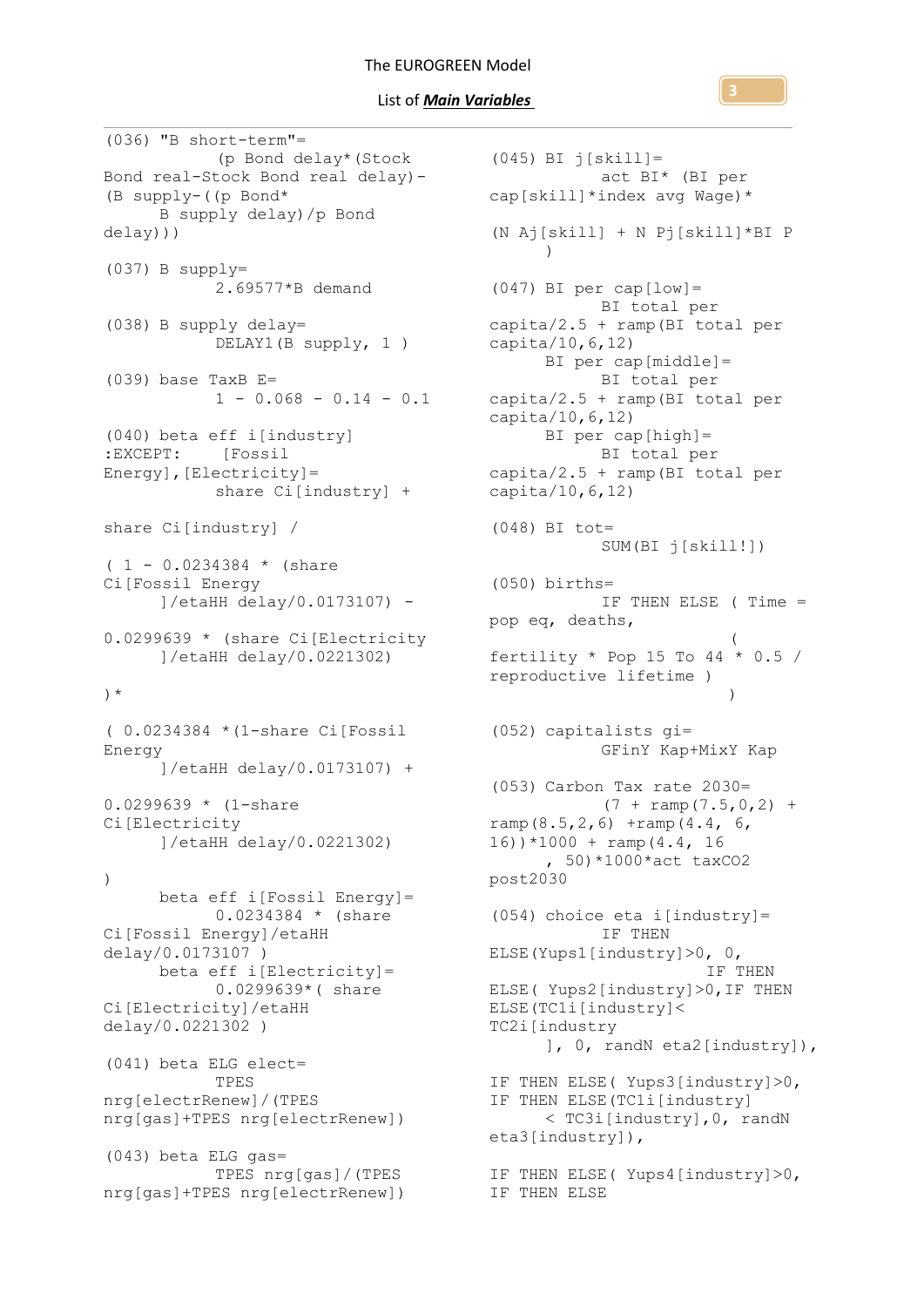```
(TC1i[industry]< 
MIN(TC2i[industry],TC3i[industry]
), 0,IF THEN ELSE 
(TC2i[industry]<TC3i[industry],ra
ndN eta2[industry],
     randN eta3[industry])), 
randN eta3[industry
     ] 
)
)
\lambda)(055) choice lambda i[industry]=
           IF THEN ELSE( 
Yups1[industry]>0, 0 , 
                        IF THEN 
ELSE( Yups2[industry]>0, IF THEN 
ELSE(TC1i[industry]< TC2i
     [industry], 0, randN 
lambda2[industry]), 
IF THEN ELSE( Yups3[industry]>0, 
IF THEN ELSE(TC1i[industry
     ]< TC3i[industry], 0, randN 
lambda3[industry]), 
IF THEN ELSE( Yups4[industry]>0, 
IF THEN ELSE
      (TC1i[industry]< 
MIN(TC2i[industry], 
TC3i[industry]), 0, 
      IF THEN ELSE 
(TC2i[industry]<TC3i[industry],ra
ndN lambda2[industry], randN
lambda3
     [industry]) ), 
randN lambda2[industry
     ] 
)
)
)
            )(056) choice of
```
technics[industry]=

IF THEN ELSE( Yups1[industry]>0, TC1i[industry], IF THEN ELSE( Yups2[industry]>0, MIN(TC1i[industry], TC2i[industry ]), IF THEN ELSE( Yups3[industry]>0, MIN(TC1i[industry ], TC3i[industry]), IF THEN ELSE( Yups4[industry]>0 , MIN(TC1i[industry], MIN(TC2i[industry],TC3i[industry] )), TC4i[industry] )  $\lambda$ )  $)$ (057) CO2 Energy Ratio= CO2 TOT/Tot TPES/0.0200185 (058) CO2 for carbon Tax[Agriculture]=  $\Omega$ CO2 for carbon Tax[Mining]= CO2 i[Mining] CO2 for carbon Tax[Fossil Energy]=  $\Omega$ CO2 for carbon Tax[Manufacturing]= CO2 i[Manufacturing] CO2 for carbon Tax[Electricity]=  $\cap$ CO2 for carbon Tax[Construction]= CO2 i[Construction] CO2 for carbon Tax[Nonfinancial and Social  $E_{\text{conomy}}$ ] = CO2 i[Nonfinancial and Social Economy]-4000 CO2 for carbon Tax[Financial sector]= CO2 i[Financial sector] CO2 for carbon Tax[Public sector]=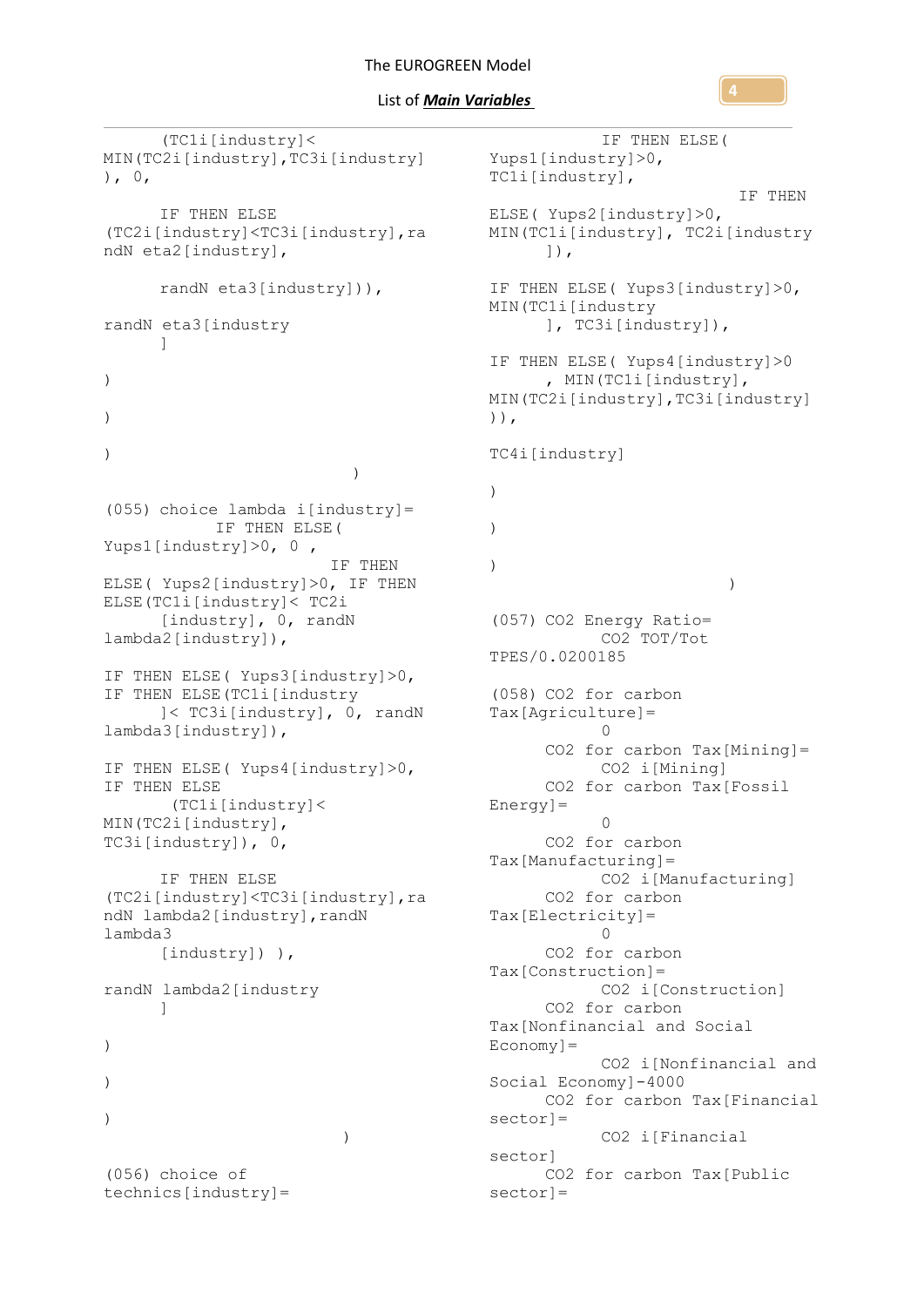0 CO2 i[Other] (059) CO2 for carbon total= SUM(CO2 for carbon Tax[industry!]) (060) CO2 Gas i[industry]= coefCO2 nrg i[gas,industry]\*TPES i[industry]\*share nrg i[gas,industry] (061) CO2 HH nrg[solid]= coef CO2 HH[solid]\*TPES HH nrg[solid]  $CO2$  HH nrg[liquid]= coef CO2 HH[liquid]\*TPES HH nrg[liquid]  $CO2$  HH nrg[gas] = coef CO2 HH[gas]\*TPES HH nrg[gas]  $(062)$  CO2 i[industry] = CO2 Gas i[industry]+CO2 Liq i[industry]+CO2 Sol i[industry] (063) CO2 Liq i[industry]= coefCO2 nrg i[liquid,industry]\*share nrg i[liquid,industry]\*TPES i[industry ] (064) CO2 reduction 1990 level= sector]= CO2 TOT/5551 (065) CO2 Sol i[industry]= coefCO2 nrg i[solid,industry]\*TPES i[industry]\*share nrg i[solid,industry ] (066) CO2 TOT= Tot CO2 Gas+Tot CO2 Liq+Tot CO2 Sol (067) CO2 TOT Index= CO2 TOT/4667.2 (069) coef gamma2= IF THEN ELSE( Time >Time HLP, gamma2 threshold,0.75) (070) coef gamma3=

CO2 for carbon Tax[Other]= >time HEFF,gamma3 threshold,0.5) IF THEN ELSE( Time  $(071)$  coef gamma4= IF THEN ELSE( Time >Time HLP,gamma4 threshold,0.8) (081) coeff taxV DG= act DG \* ( ramp( multip taxV g alpha\* g avg alpha,  $5, 15) +$  ramp( act strong DG\*g avg alpha, 15,50) ) (082) cost ETS i[Agriculture]=  $\cap$ cost ETS i[Mining]=  $\bigcap$ cost ETS i[Fossil Energy]= (CO2 i[Fossil Energy]- Free ETS i[Fossil Energy])\*p ETS cost ETS i[Manufacturing]= (CO2 i[Manufacturing]\*0.61 - Free ETS i[Manufacturing])\*p ETS cost ETS i[Electricity]= (CO2 i[Electricity]- Free ETS i[Electricity])\*p ETS cost ETS i[Construction]=  $\Omega$ cost ETS i[Nonfinancial and Social Economy]= 4000\*p ETS cost ETS i[Financial  $\Omega$ cost ETS i[Public sector]=  $\bigcirc$ cost ETS i[Other]=  $\Omega$ (085) CPI= SUM(beta eff i[industry!]\*p S14 i[industry!]) (087) CR rate= ramp(CR yearly, Time  $CR, 50) * act CR$ (089) cumulative lorenz[sort1]= for gini ordered[sort1] cumulative lorenz[sort2]= for gini ordered[sort2]+for gini ordered[sort1]

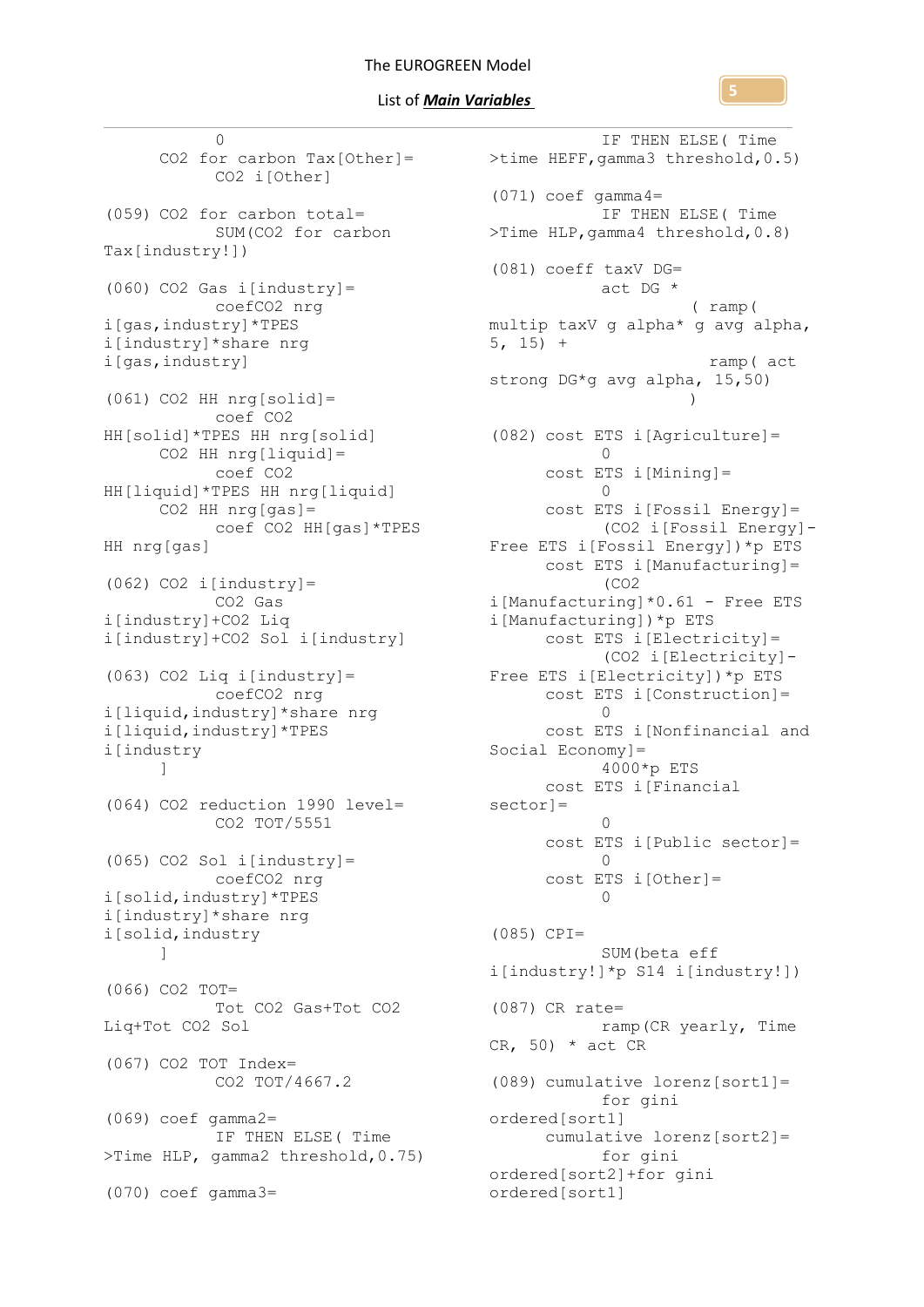### List of *Main Variables*

cumulative lorenz[sort3]= for gini ordered[sort2]+for gini ordered[sort1]+for gini ordered[sort3] cumulative lorenz[sort4]= for gini ordered[sort2]+for gini ordered[sort1]+for gini ordered[sort3]+for gini ordered [sort4] cumulative lorenz[sort5]= for gini ordered[sort2]+for gini ordered[sort1]+for gini ordered[sort3]+for gini ordered [sort4]+for gini ordered[sort5] cumulative lorenz[sort6]= for gini ordered[sort2]+for gini ordered[sort1]+for gini ordered[sort3]+for gini ordered [sort4]+for gini ordered[sort5] +for gini ordered[sort6] cumulative lorenz[sort7]= for gini ordered[sort2]+for gini ordered[sort1]+for gini ordered[sort3]+for gini ordered [sort4]+for gini ordered[sort5] +for gini ordered[sort6]+for gini ordered[sort7] cumulative lorenz[sort8]= for gini ordered[sort2]+for gini ordered[sort1]+for gini ordered[sort3]+for gini ordered [sort4]+for gini ordered[sort5] +for gini ordered[sort6]+for gini ordered[sort7]+for gini ordered[sort8] cumulative lorenz[sort9]= for gini ordered[sort2]+for gini ordered[sort1]+for gini ordered[sort3]+for gini ordered [sort4]+for gini ordered[sort5] +for gini ordered[sort6]+for gini ordered[sort7]+for gini ordered[sort8]+for gini ordered [sort9] cumulative lorenz[sort10]=

for gini ordered[sort2]+for gini ordered[sort1]+for gini ordered[sort3]+for gini ordered [sort4]+for gini ordered[sort5] +for gini ordered[sort6]+for gini ordered[sort7]+for gini ordered[sort8]+for gini ordered [sort9]+for gini ordered[sort10 ] cumulative lorenz[sort11]= for gini ordered[sort2]+for gini ordered[sort1]+for gini ordered[sort3]+for gini ordered [sort4]+for gini ordered[sort5] +for gini ordered[sort6]+for gini ordered[sort7]+for gini ordered[sort8]+for gini ordered [sort9]+for gini ordered[sort10 ]+for gini ordered[sort11] cumulative lorenz[sort12]= for gini ordered[sort2]+for gini ordered[sort1]+for gini ordered[sort3]+for gini ordered [sort4]+for gini ordered[sort5] +for gini ordered[sort6]+for gini ordered[sort7]+for gini ordered[sort8]+for gini ordered [sort9]+for gini ordered[sort10 ]+for gini ordered[sort11]+for gini ordered[sort12] cumulative lorenz[sort13]= for gini ordered[sort2]+for gini ordered[sort1]+for gini ordered[sort3]+for gini ordered [sort4]+for gini ordered[sort5] +for gini ordered[sort6]+for gini ordered[sort7]+for gini ordered[sort8]+for gini ordered [sort9]+for gini ordered[sort10 ]+for gini ordered[sort11]+for gini ordered[sort12]+for gini ordered[sort13 ]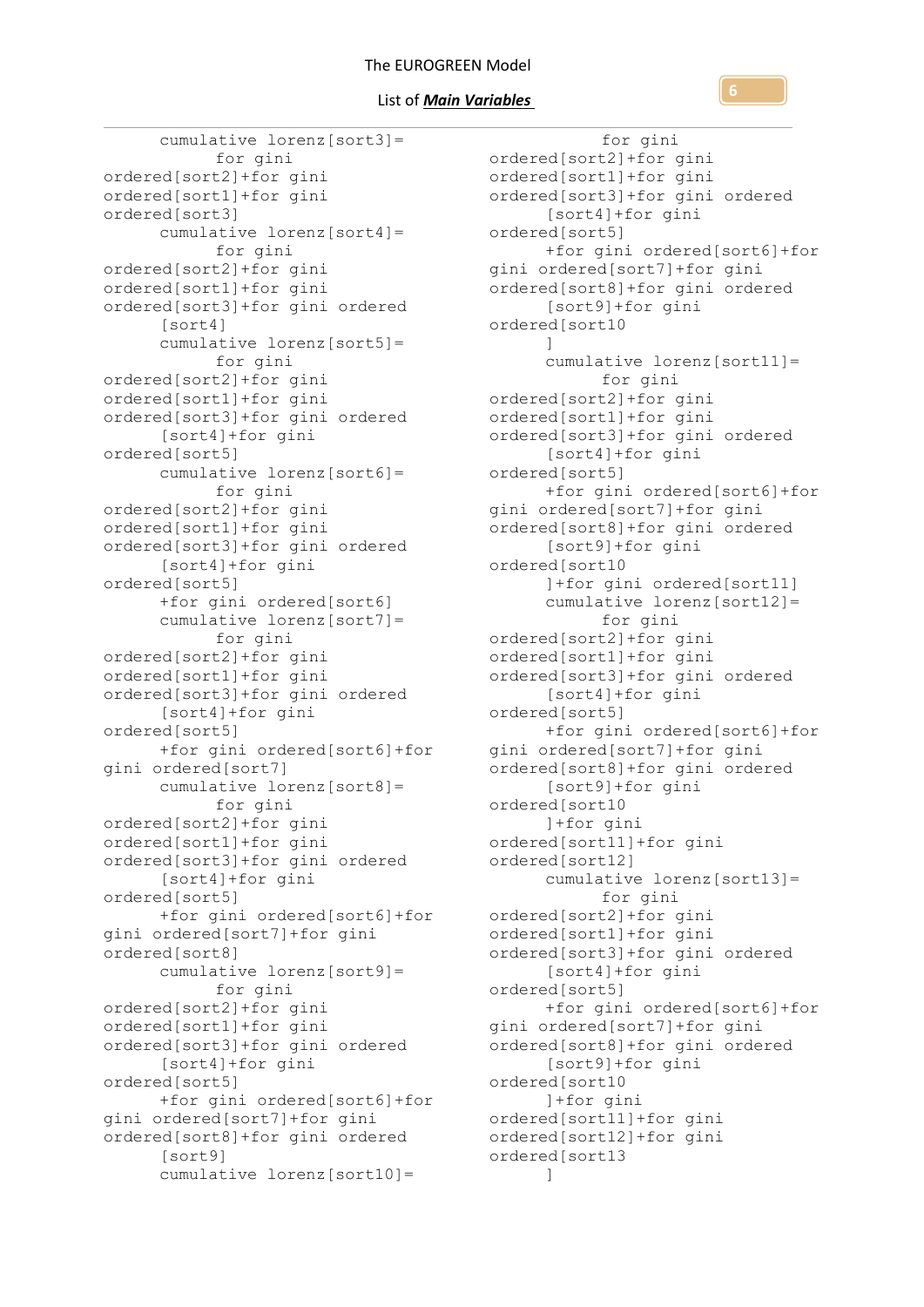List of *Main Variables* 

```
(090) CV Kap=
           CYV Kap*(1-0.091)
(091) CVj[skill]=
           CYVj[skill*(1 - magic)CVj)
(092) CYV Kap=
           real CYV Kap * CPI
(093) CYVj[ski11] =real CYV j[skill]*CPI
(094) d EONIA=
           sens BCE*(CPI delay -
1+Infl Target)
(097) d Lev i[industry] =
          Lev i[industry]-Lev i 
delay[industry]
(098) d NEj delay[skill]=
          SUM(N 
Eji[skill,industry!])-SUM(N Eji 
delay[skill,industry!])
(099) d uHM=
           U rate j delay[high] -
           U rate j delay[middle]
(100) d uML=
           U rate j delay[middle] 
-
           U rate j delay[low]
(101) deaths =
              deaths 0 to 14 
                   + deaths 15 to 
44 
       + deaths 45 to 
(116) delta Vjf[low,deposits]=
64 
                  + deaths 65 
plus
(102) deaths 0 to 14=Pop 0 To 14 *mortality 0 to 14
(103) deaths 15 to 44 =
              Pop 15 To 44 
                   * mortality 15 
to 44
(104) deaths 45 to 64 =
              Pop 45 To 64 
                   * mortality 45 
to 64
                                       plus
                                       Kap
```

```
(105) deaths 65 plus =
               Pop 65 Plus 
                     * mortality 65 
 (108) "Deficit/GDP"=
            Gov Deficit/GDP
(109) delta B high=
            0.1*rrB delay -
0.09*rrEq net delay
(110) delta B Kap=
            0.38*rrB delay -
0.12*rrEq net delay
(111) delta Dep high=
            1 - delta B high -
delta Eq high
(112) delta Dep Kap=
            1-delta B Kap-delta Eq 
 (113) delta Eq=
            (1/p Eq 
delay)*(SUM(GFCG i 
nom[industry!]) -
            SUM(NFi 
net[industry!])) * (1 - coef Lev)
(114) delta Eq high=
            -0.16*rrB delay +
0.12*rrEq net delay
 (115) delta Eq Kap=
            -0.37*rrB delay +
0.12*rrEq net delay
            \capdelta Vjf[low,bonds]=
            \capdelta Vjf[low,equities]=
            \bigcircdelta Vjf[middle,deposits]=
            \bigcapdelta Vjf[middle,bonds]=
            \capdelta Vjf[middle,equities]=
            \Omegadelta Vjf[high,deposits]=
            delta Dep high
      delta Vjf[high,bonds]=
            delta B high
      delta Vjf[high,equities]=
            delta Eq high
```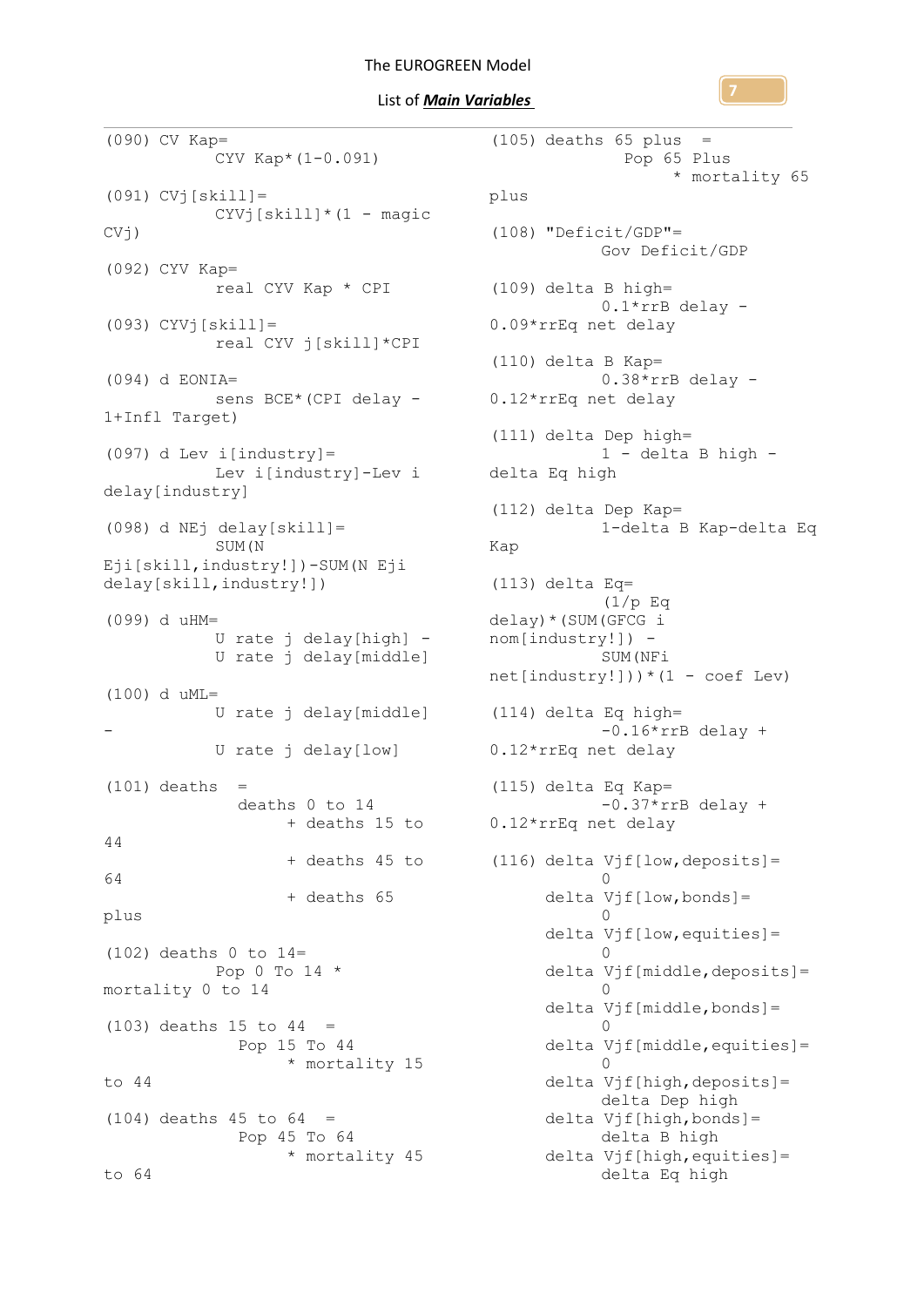List of *Main Variables* 

(117) delta VKap[deposits]= delta Dep Kap delta VKap[bonds]= delta B Kap delta VKap[equities]= delta Eq Kap (119) Dvd i[industry] :EXCEPT: [Public sector]= MAX(NF i[industry]\*Dvd ratio,0) Dvd i[Public sector]=  $\Omega$  $(120)$  Dvd  $j[low] =$  $\Omega$ Dvd j[middle]= share Eq middle \* Tot Dvd  $Dvd \ j[high] =$ share Eq high \* Tot Dvd (121) Dvd Kap= share Eq Kap\*Tot Dvd (123) E demand= V equities (126) Elec gas= Tot Elec\*s gas Elec (127) Elec HH= TPES HH\*s Elec HH (128) Elec Nuc= s Nuc Elect \* Tot Elec (129) Elec oil= Tot Elec\*s oil Elec (130) Elec Rnw= Tot Elec\*s Renew Elec (131) Elec solid= Tot Elec\*s solid Elec (133) En Eff Index= (Tot TPES/Tot Output real/6.10963e-08\*100)/1.19368 (134) EONIA= EONIA delay\*d EONIA  $(138)$  Eq delay= Eq Kap delay+Eq high sector]= delay+Eq middle delay

```
(145) eta 2[sector]=
                   eta[sector]*(1+randN 
        eta2[sector])
        (146) eta 3[industry]=
                    eta[industry]*(1+randN 
        eta3[industry])
        (147) eta 4[industry]=
                    eta[industry]*(1+randN 
        eta3[industry])
        (149) eta index[industry]=
              100*eta[industry]/initial 
        eta[industry]
        (150) etaHH=
                   0.0135189*avg 
        etaEN*mult eta HH
        (153) FD i nom[industry]=
                   Gov Cdom nom[industry] 
        + Tot CYVeff i dom[industry]+
                    1e+06*d 
        inventories[industry]+
                    real Exp i[industry]+
                    GFCG i nom[industry]+
                    JG Ztot i[industry]
       (156) Fi res[industry]=
                    FU i[industry] - GFCF 
        i real[industry]
        (159) for gini ordered[sfor gini]=
                    share income for 
        Gini[sfor gini]
        (161) Free ETS i[Agriculture]=
                    \OmegaFree ETS i[Mining]=
                    \bigcapFree ETS i[Fossil Energy]=
                   32458.1*share EN 
        ETS[Fossil Energy]
              Free ETS i[Manufacturing]=
                    48000*(1-
        ramp(0.08333,0,6))
              Free ETS i[Electricity]=
                    32458.1*share EN 
        ETS[Electricity]
              Free ETS i[Nonfinancial and 
        Social Economy]=
                    2047.42
              Free ETS i[Financial 
                    \capFree ETS i[Public sector]=
```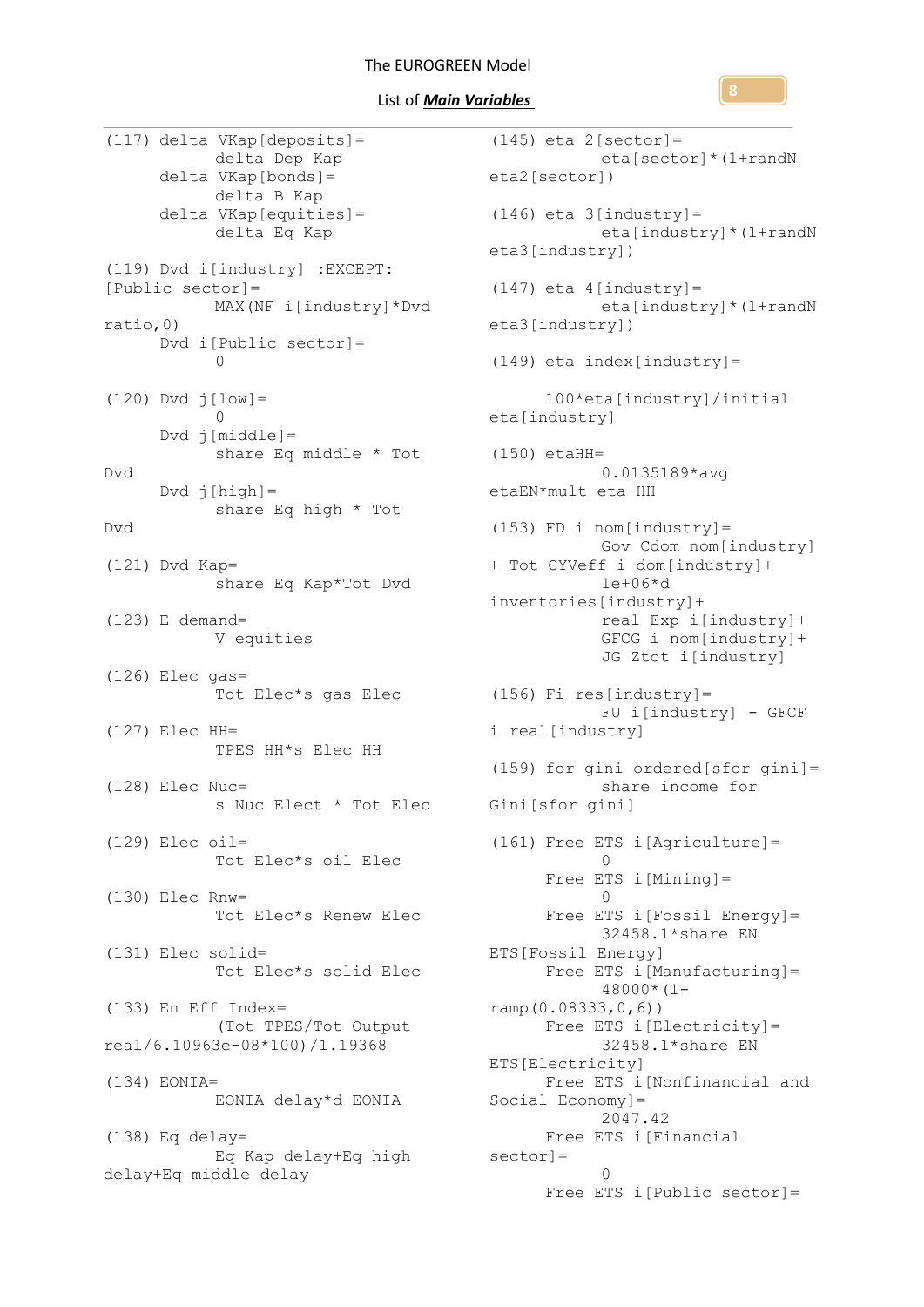$\bigcirc$ Free ETS i[Other]=  $\cap$  $(163)$  FU i[industry]= NF i[industry] - Dvd i[industry] - ir Debt\*Debt i delay[industry] (165) g avg alpha= (avg alpha - avg alpha delay)/avg alpha delay (166) g avg etaEN i cumul[industry]= avg etaEN i[industry]/avg etaEN i 0[industry] (167) g exog= ramp(g EXP exog rate,  $5,50$ ) \*act DG (169) g FD HH= (Tot FD HH-Tot FD HH delay)/Tot FD HH delay (170) g GFCF= (Tot GFCF-Tot GFCF delay)/Tot GFCF delay (172) g lambda i[industry]= (avg byK lambda i[industry] - avg byK lambda i delay[industry]) / avg byK lambda i delay[industry]  $(174)$  g NE ji[skill, industry] = (N Eji[skill,industry] - N Eji delay[skill,industry])/N Eji delay[skill,industry ] (175) g NU j[skill]= (U rate j[skill] - U rate j delay[skill]) / U rate j delay[skill]  $(176)$  g real Exp= (real Tot Exp-real Tot Exp delay)/real Tot Exp delay  $(179)$  gamma2 [industry] = IF THEN ELSE( randU gamma2 i[industry] >Prob gamma2 i $[industry]$ , 1, 0) 1 , 0 ) delay ]

 $(181)$  gamma3[industry]= IF THEN ELSE( randU gamma3 i[industry] >Prob gamma3 i[industry],  $1, 0)$  $(183)$  gamma4[industry]= IF THEN ELSE( randU gamma4 i[industry]>coef gamma4 ,  $(185)$  GBond  $j[skill]=$ ((p Bond-p Bond delay)/p Bond delay)\*Stock V jf delay[skill,bonds] (186) GBond Kap= (0.001+(p Bond-p Bond delay)/p Bond delay)\*Stock V Kap f delay[bonds] (187) GDP= SUM(FD i nom[industry!]) (190) GDP growth= (GDP-GDP delay)/GDP (191) GDP growth real= (GDP real-GDP delay real)/GDP delay real (192) GDP per capita growth real= (GDP perCap real-GDP perCap real delay)/GDP perCap real delay (193) GDP perCap nom= GDP/Tot POP (194) GDP perCap real= GDP real/Tot POP (196) GDP real= GDP/CPI (197) GEq j[skill]= SMOOTH(((p Eq-p Eq delay)/p Eq delay),7)\*Stock V jf delay[skill,equities] (198) GEq Kap= SMOOTH((0.01+(p Eq-p Eq delay)/p Eq delay),7)\*Stock V Kap f delay[equities  $(199)$  GF i[industry]=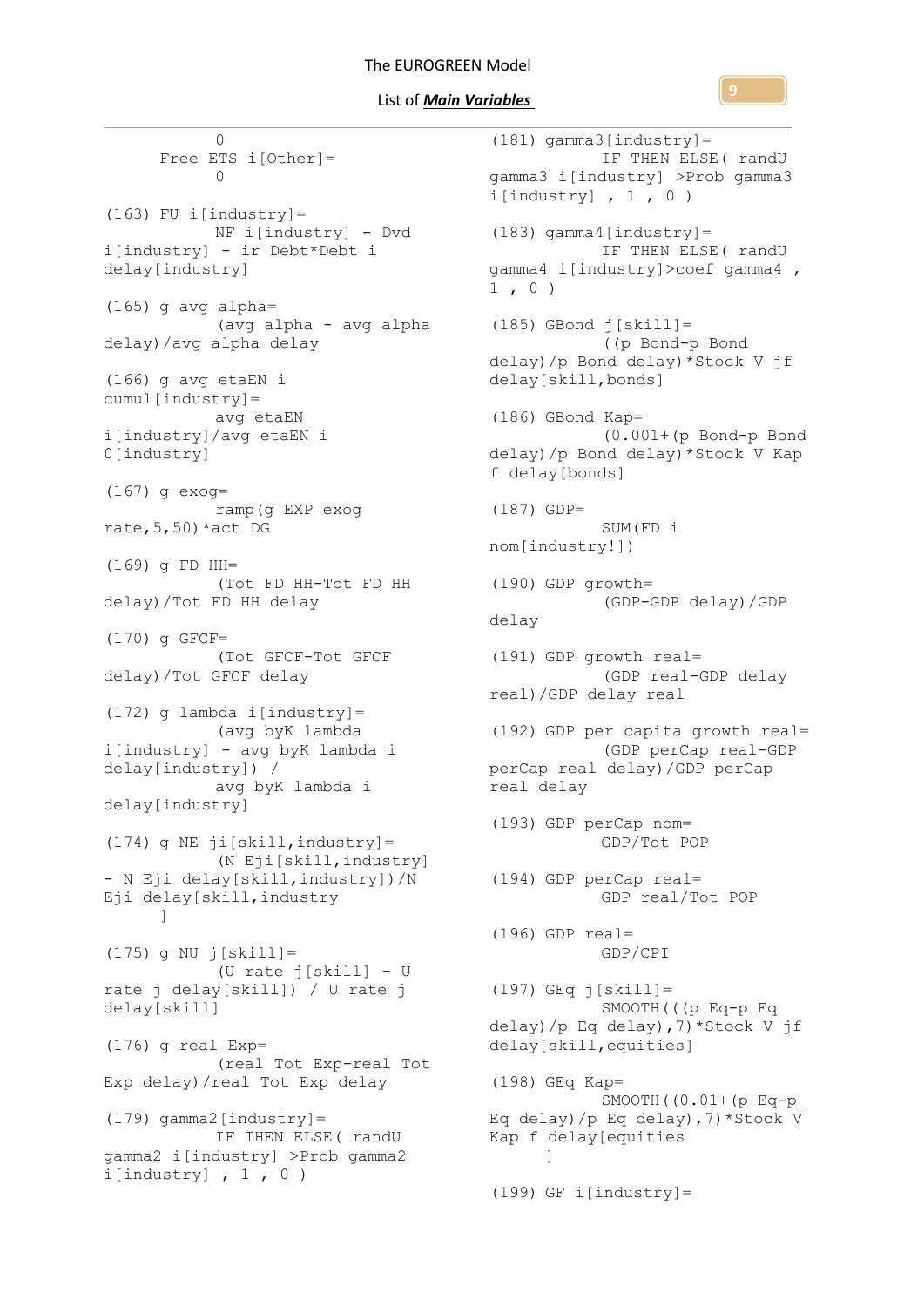### List of *Main Variables*

VAd i[industry] - Tax VAT i[industry] - LabC i delay[industry] (200) GFCF i real[industry] :EXCEPT: [Public sector], [Other], [Agriculture  $1=$ MAX(MIN(GFCFi max[industry]/p k,kappa i[industry]\*k i[industry]+depr k i[ industry]\*k i[industry]),0) GFCF i real[Public sector]= MAX(kappa i[Public sector]\*k i[Public sector]+depr k i[Public sector]\*k i [Public sector],0) GFCF i real[Other]= depr k i[Other]\*k i[Other]+coef k nonprod\*k i[Other] GFCF i real[Agriculture]= MAX(kappa i[Agriculture]\*k i[Agriculture]+depr k i[Agriculture]\*k i[Agriculture ],0) (201) GFCF imp i[industry]= Tot GFCF\*share GFCF imp i[industry] (202) GFCFi max[industry]= SMOOTH(NFi net delay[industry]/EqDebt ratio, 5) (203) GFCG i nom[industry]= GFCF i real[industry]\*p k  $(204)$  GFinY  $\overline{1}$ [skill]= SUM(Int V jf[skill,wealth!])+Dvd j[skill]+GBond j[skill]+GEq j[skill] (205) GFinY Kap= SUM(Int V Kap f[wealth!])+Dvd Kap+GBond Kap+GEq Kap  $(206)$  Gini $[G1] =$ low innac gi  $Gini[G2]=$ mid innac gi  $Gini[G3]=$ high innac gi

 $Gini[G4]=$ low pens gi  $Gini[G5]=$ mid pens gi  $Gini[G6]=$ high pens gi  $Gini[G7]=$ low unemp gi  $Gini[G8]=$ mid unemp gi  $Gini[G9] =$ high uemp gi  $Gini[G10]=$ low emp gi  $Gini[G11]=$ mid emp gi  $Gini[G12]=$ high emp gi  $Gini[G13]=$ capitalists gi (207) GINI Coeff=  $(1 - ($ pop ordered[sort1]\*cumulative lorenz[sort1]+ (cumulative lorenz[sort1]+cumulative lorenz[sort2])\*pop ordered[sort2]+ (cumulative lorenz[sort2]+cumulative lorenz[sort3])\*pop ordered[sort3]+ (cumulative lorenz[sort3]+cumulative lorenz[sort4])\*pop ordered[sort4]+ (cumulative lorenz[sort4]+cumulative lorenz[sort5])\*pop ordered[sort5]+ (cumulative lorenz[sort5]+cumulative lorenz[sort6])\*pop ordered[sort6]+ (cumulative lorenz[sort6]+cumulative lorenz[sort7])\*pop ordered[sort7]+ (cumulative lorenz[sort7]+cumulative lorenz[sort8])\*pop ordered[sort8]+ (cumulative lorenz[sort8]+cumulative lorenz[sort9])\*pop ordered[sort9]+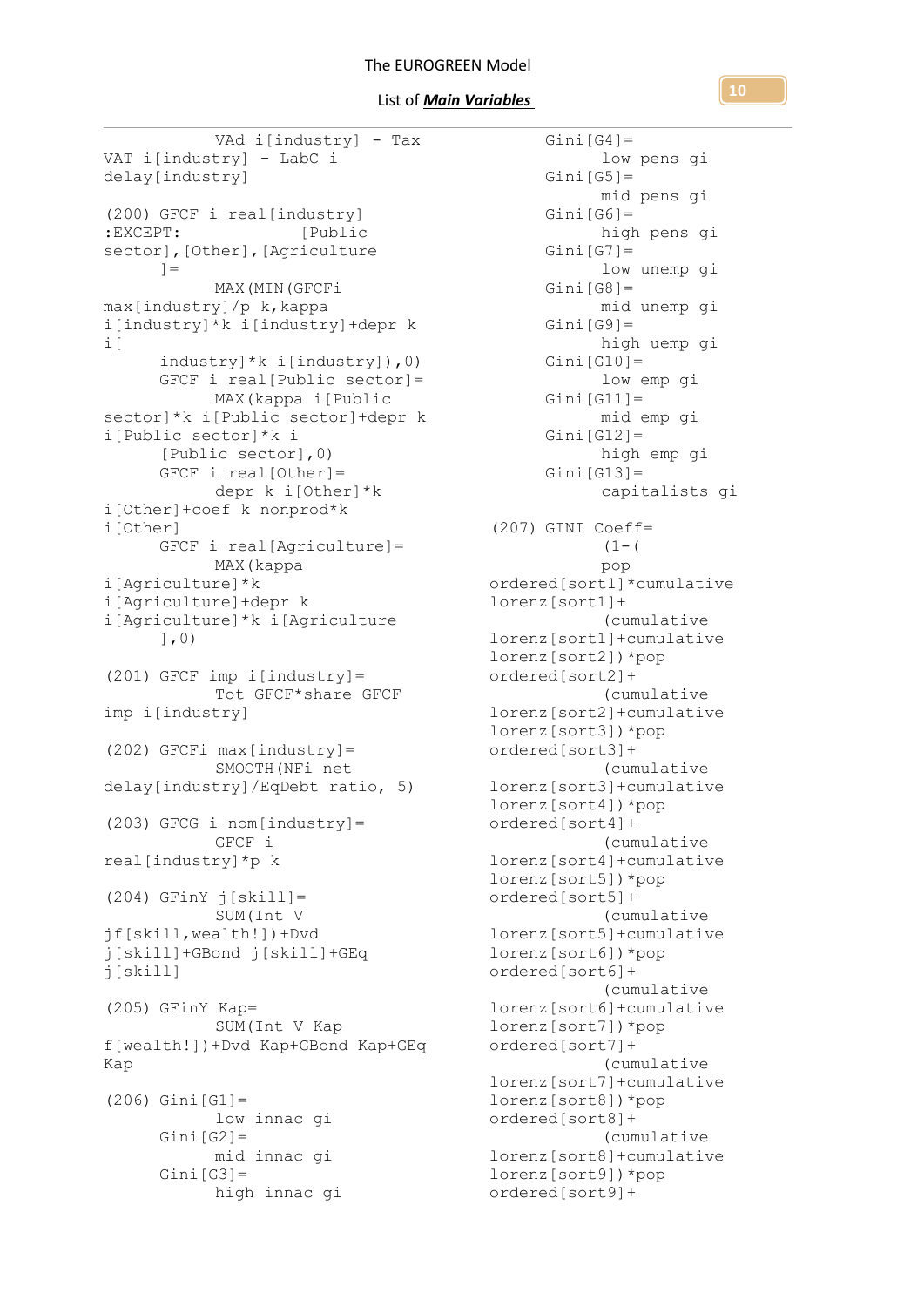### List of *Main Variables*

(cumulative lorenz[sort9]+cumulative lorenz[sort10])\*pop ordered[sort10]+ (cumulative lorenz[sort10]+cumulative lorenz[sort11])\*pop ordered[sort11] + (cumulative lorenz[sort11]+cumulative lorenz[sort12])\*pop ordered[sort12] + (cumulative lorenz[sort12]+cumulative lorenz[sort13])\*pop ordered[sort13] ))\*100 (208) gini coefficient skill=  $(1 -$ ( (gini skill[low]/(SUM(gini skill[skill!])+capitalists gi))\*((N Aj[low]+N Pj [low])/(SUM(N Aj[skill!])+SUM(N Pj[skill!]))) +((2\*gini skill[low]+gini skill[middle])/(SUM(gini skill[skill!])+capitalists gi ))\*((N Aj[middle]+N Pj[middle])/(SUM(N Aj[skill!])+SUM(N Pj[skill!]))) +((2\*(gini skill[low]+gini skill[middle])+gini skill[high])/(SUM(gini skill [skill!])+capitalists gi))\*((N Aj[high]+N Pj[high])/(SUM(N Aj[skill!])+SUM  $(N Pj[skill!]))$ +((2\*(gini skill[low]+gini skill[middle]+gini skill[high])+capitalists gi )/(SUM(gini skill[skill!])+capitalists gi))\*(0.001)

))/0.193\*100

 $(209)$  gini skill $[low] =$ 

low emp gi+low unemp gi+low pens gi+low innac gi gini skill[middle]= mid emp gi+mid unemp gi+mid pens gi+mid innac gi gini skill[high]= high emp gi+high uemp gi+high pens gi+high innac gi (210) gini skill per capta[low]= (low emp gi + low unemp gi + low pens gi+low innac gi)/(SUM(N Eji[low,industry !])+N inA j[low]+N Uj[low]+N Pj[low]) gini skill per capta[middle]= (mid emp gi+mid unemp gi+mid pens gi+mid innac gi)/(SUM(N Eji[middle,industry !])+N inA j[middle]+N Uj[middle]+N Pj [middle]) gini skill per capta[high]= (high emp gi+high uemp gi+high pens gi+high innac gi)/(SUM(N Eji[high,industry !])+N inA j[high]+N Uj[high]+N Pj[high ]) (211) Gov C= Gov C nom + Gov Ck[Public sector] + Gov CTr + Gov CW[Public sector] + Int B + Gov CJG (212) Gov C nom= Gov  $FD*CPI*$  (1 - share Gov C[Public sector])  $(213)$  "Gov C/GDP"= Gov C/GDP (214) Gov Cdom nom[industry]= CPI\*(1-share Gov imp)\*Gov FD\*share Gov C[industry] (215) Gov CJG= SUM(JG Ztot i[industry!]) (216) Gov Ck[Public sector]= GFCG i nom[Public sector] (217) Gov CTr=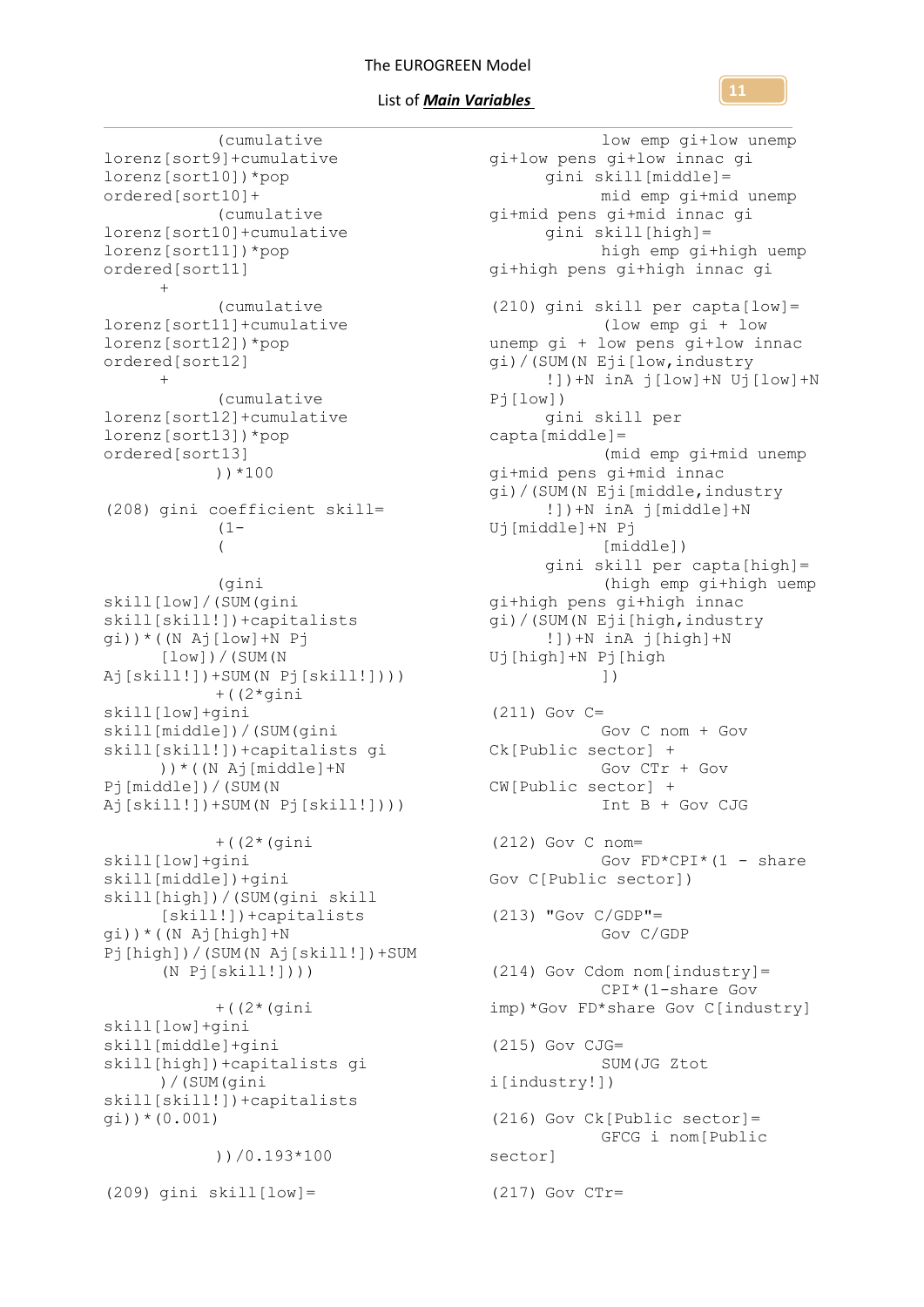### List of *Main Variables*

SUM(TrSoc j[skill!])+SUM(GUB j[skill!])+SUM(GPB j[skill!]) (218) Gov CW[Public sector]= SUM(GWB Eji[skill!, Public sector]) \* (1+taxD12 rate i[Public sector]) (219) Gov Deficit= Gov C - Gov Tax (220) Gov FD= (1+g Gov FD exog)\*Gov FD delay (222) Gov imp= share Gov imp \* Gov FD  $(223)$  Gov Tax = Tot TaxF + Tax HH + Tax Lab + Tax  $VAT$  + Tax  $V$  + SUM(TaxC02 i[industry!]) + SUM(Tax BCA i[industry!])  $(224)$  "Gov Tax/GDP"= Gov Tax/GDP (225) GPB j[skill]= income P j[skill]\*N Pj[skill]  $(226)$  GUB  $\overline{1}$ [skill]= coverage UB ratio \* UB j[skill] \* N Uj[skill] (227) GWB Eji[skill,industry] :EXCEPT: [skill,Public sector]= wageh max E ji[skill,industry] \* N Eji[skill,industry] \* H Ei[industry] GWB Eji[skill,Public sector]= wageh max E ji[skill,Public sector] \* N Eji[skill,Public sector] \* H Ei[Public sector  $\left| \quad \right|$ JG GWBj[skill]  $(229)$  H annual= SMOOTH(n weeks\*act WTR, 5)

(230) H Ei[industry]= H annual \* coef H week i[industry] (232) high emp gi= SUM(GWB Eji[high,industry!])+(TrSoc FCj[high]+TrSoc SD j[high])\*prop emp[ high]+BI j[high]\*prop emp[high]\*(1-prop pens[high])+prop emp[high]\* MixY E j[high] (233) high innac gi= (TrSoc FCj[high]+TrSoc SD j[high])\*prop innac[high]+BI j[high]\*prop innac [high]\*(1-prop pens[high])+prop innac[high]\*MixY E j[high] (234) high pens gi= GPB j[high]+BI j[high]\*BI P\*prop pens[high]+prop pens[high]\*MixY E j[high ] (235) high uemp gi= GUB j[high]+TrSoc RSAj[high]+(TrSoc FCj[high]+TrSoc SD j[high])\*prop unemp [high]+BI j[high]\*prop unemp[high]\*(1-prop pens[high])+prop unemp[high]\*MixY E j [high] (237) Imp CO2 i[industry]= real Imp i[industry]/(p i[industry]\*avg etaEN i[industry])\*(CO2 i[industry ]/TPES i[industry])/1e+06 (238) in b r= (Gov Deficit) (239) in eta i[industry]= (choice eta i[industry] + eta growth exog[industry])\*eta[industry]  $(240)$  in JG Ej[skill]= act JG\*MAX( MIN(0.5\*Uj[skill],JG maxNE\*share Uj[skill])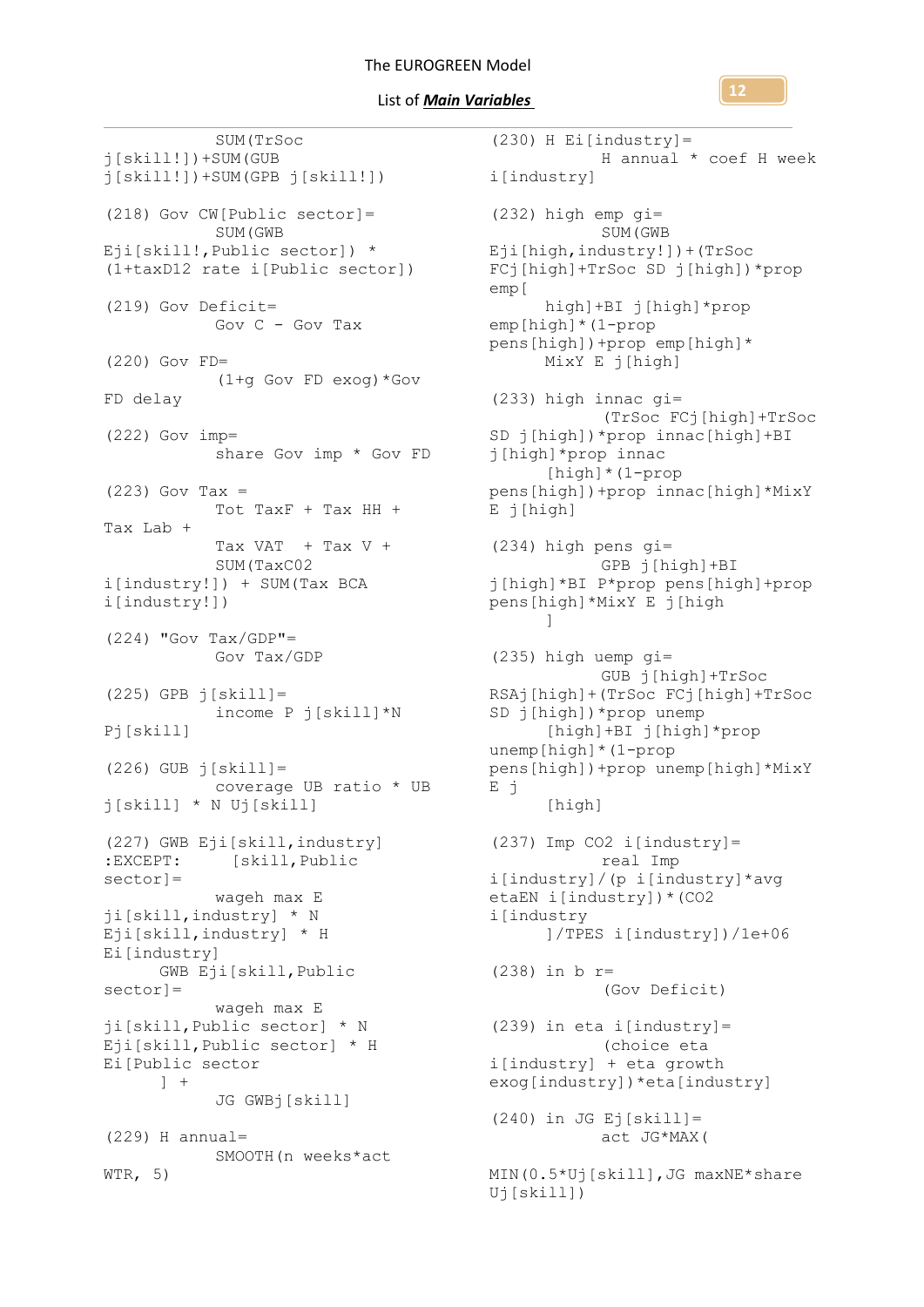,0)



 $(241)$  in k[industry]= GFCF i real[industry] - (256) initial avg Wage= coef k nonprod\*k i[industry] (242) in lambda i[industry]= choice lambda i[industry]\*lambda i[industry] (243) in Tot  $Vf[wealth] =$ SUM(in Vjf[skill!,wealth])+in VKap f[wealth]  $(244)$  in Vj[skill]= YVD j[skill]  $(245)$  in Vjf[skill, wealth]= (1+delta Vjf[skill,wealth])\*share Vjf[skill,wealth]\*YVD j delay[skill] (246) in VKap f[wealth]= (1 + delta VKap[wealth]) \* share Vf Kap[wealth]\*YD Kap delay (247) Income ordered for Gini[for gini]= VECTOR SORT ORDER(individual income[for gini],1) (248) income P j[skill]= PW ratio \* ( SUM(GWB Eji[skill,industry!]) / SUM(N Eji[skill,industry!]))  $(249)$  index avg Wage = avg Wage E/initial avg Wage (250) individual income[for gini]= Gini[for gini]/pop groups[for gini] (251) individual income ordered[sfor gini]= VECTOR REORDER(individual income[for gini] ,sort order for gini[for gini]  $\lambda$ (254) Inflation=

```
(CPI-CPI delay)/CPI 
  delay
              8725*4
 (257) initial Debt i[industry] 
  :EXCEPT: [Manufacturing],[Public 
  sector],[Mining
        =coef initial Debt 
  i[industry]*initial k i[industry]
       initial Debt 
  i[Manufacturing]=
            coef initial Debt 
  i[Manufacturing]*initial k 
  i[Manufacturing]
        initial Debt i[Public 
sector]=
             coef initial Debt 
i[Public sector]*initial k 
  i[Public sector]
        initial Debt i[Mining]=
             coef initial Debt 
  i[Mining]*initial k i[Mining]
 (263) initial Gov Creal=
             initial Gov Cnom/CPI
 (284) initial Tot Vf[wealth]=
             SUM(V0 
  jf[skill!,wealth]) + V0 Kap 
  f[wealth]
  (285) initial Tot Vj[skill]=
              SUM(share Vj 
  0[skill!]*initial Tot V)
  (286) initial Tot VKap=
             initial Tot V * share 
  VKap 0
  (296) Int B=
             Stock Bond real*ir LTB 
  delay
  (297) Int V jf[skill,wealth]=
              ir ff[wealth,wealth] * 
  Stock V jf delay[skill,wealth]
  (298) Int V Kap f[wealth]=
              ir 
  ff[wealth,wealth]*Stock V Kap f 
  delay[wealth]
  (299) inV=
              YVD Kap + SUM(YVD 
  j[skill!]
```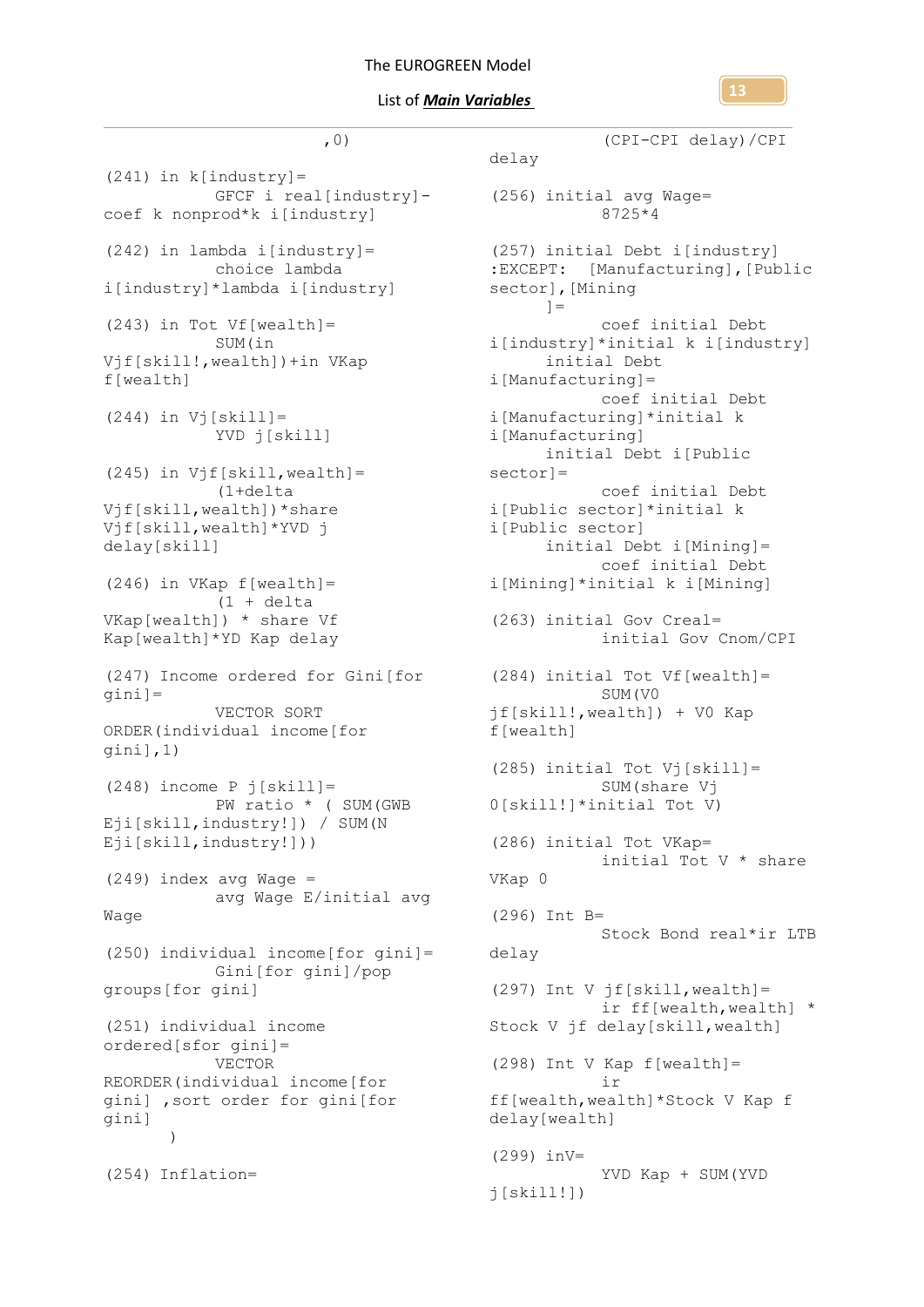**14**

IF THEN ELSE(SUM(JG

(300) inV c= YVD Kap (301) Investment rate= Tot GFCF/GDP (302) ir Debt= MAX(ir Debt delay + 0.201806\*d EONIA+0.335394\*d EONIA delay, 0 )\*0+0.01 (305) ir Dep= MAX(0.828\*ir Debt-0.004223, 0) \* act Dep (306) ir ff[deposits,wealth]= ir Dep ir ff[bonds,wealth]= ir LTB ir ff[equities,wealth]= 0.01 (307) ir LTB= 0\*IF THEN ELSE(Time>0, IF THEN ELSE(Time>1,IF THEN ELSE(Time >2,IF THEN ELSE (Time >3, IF THEN ELSE(Time >4,0.011 ,0.009),0.008) ,0.005),0.008) ,ir LTB delay )+ir LTB delay-0.0166925\*(p Bond-p Bond delay) (310) JG Eco output= JG Lab Eco + JG ZEco (311) JG Eco output share= JG Eco output/Tot Output real (313) JG Eco share= 1-JG Serv share  $(315)$  JG GWBj[skill] = JG Ej[skill]\*JG wage\*H Ei[Public sector] (316) JG Lab Eco= (1 + taxD12 rate i[Public sector])\*SUM(JG GWBj[skill!])\*JG Eco share (317) JG Lab Serv= (1 + taxD12 rate i[Public sector])\*SUM(JG GWBj[skill!])\*JG Serv share (320) JG PubPriv ratio=

Ej[skill!])>0, JG P13 Serv delay/out Services delay , 0) (321) JG Serv output= JG Lab Serv + JG Zserv (323) JG share Ej0[skill]= (JG Ej[skill]+in JG Ej[skill])/(JG Ej[skill]+in JG Ej[skill]+Uj[skill]) (324) JG Tot output= JG Serv output + JG Eco output (325) JG wage= 10.7\*CPI (327) JG ZEco= JG Z h \* H Ei[Public sector] \* SUM(JG Ej[skill!]) \* JG Eco share  $(328)$  JG ZEco i[industry]= JG ZEco\*JG ZEco share i[industry] (330) JG Zserv= JG Z h \* H Ei[Public sector] \* SUM(JG Ej[skill!]) \* JG Serv share (331) JG Zserv i[industry]= JG Zserv\*JG Zserv share i[industry] (333) JG Ztot i[industry]= JG Zserv i[industry] + JG ZEco i[industry] (334) jump Nucl= MAX( (1-act Nucl zero)\*0.0171943, act Nucl zero\*(0.775108/(Time Nucl zero - Time ENmix)) ) (336) k deprec i[industry]= depr k i[industry]\*k i[industry] (339) kappa i[industry]= kappa uc i[industry] + kappa Fi delay[industry]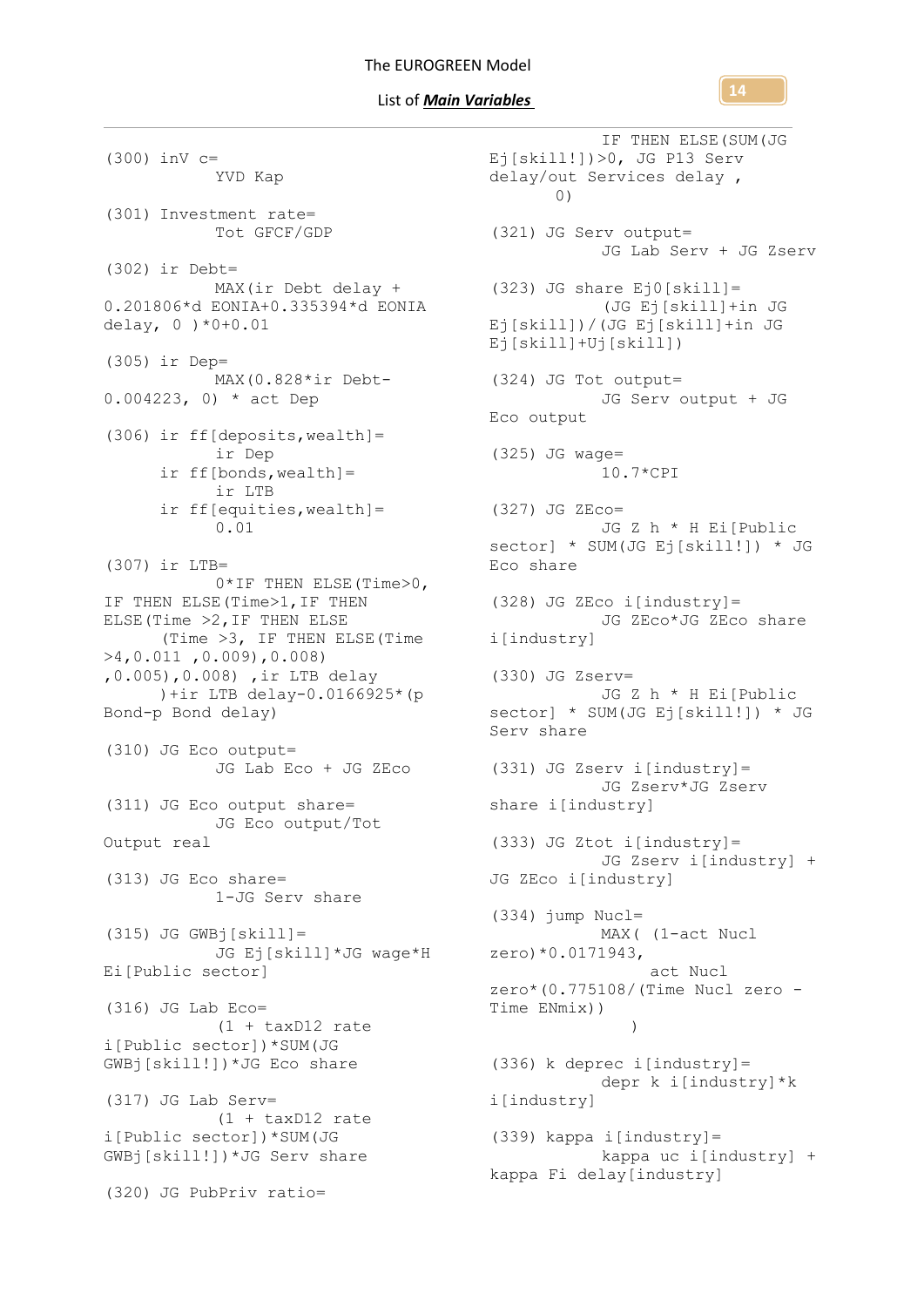### List of *Main Variables*

(341) kappa uc i[industry]= coef k nonprod + elast k uc\*sens k uc i[industry] \* (uc i delay[industry] - uc i normal[industry]) (342) Ki nom[industry]= p k\*k i[industry] (344) LAB industry rate[industry]= (LabC i[industry]-LabC i delay[industry])/LabC i delay[industry] (345) LabC i[industry]= SUM(GWB Eji[skill!, industry])  $*(1 + \text{taxD12})$ rate i[industry]) (346) LabC i delay[industry]= SUM (GWB Eji delay[skill!,industry])\*(1+taxD12 rate i[industry]) (347) labour share= SUM(GWB Eji[skill!,industry!])/(SUM(GWB Eji[skill!,industry!])+SUM(NF i[industry !])) (349) lambda 2[industry]= lambda i[industry]\*(1 + randN lambda2[industry]) (350) lambda 3[industry]= lambda i[industry]\*(1 + randN lambda3[industry])  $(351)$  lambda  $4$ [industry]= lambda i[industry]\*(1 + randN lambda2[industry]) (353) lambda index[industry]= 100\*lambda i[industry]/initial lambda i[industry] (354) lambda index i[industry]= 100 \* avg byK lambda i[industry] / (initial lambda i[industry]) (356) Leont ii[from Industry,toIndustry]= INVERT MATRIX(AId[from Industry,toIndustry],10)

(357) Lev i[industry]= Debt i[industry]/Ki nom[industry] (359) LFP rate=  $MIN(0.711*(1 -$ SMOOTH(3.5\*("Unemployment rate- $1"$ -0.1029),4)),1) (360) LFS high= Tot LFS - LFS middle - LFS low (361) LFS j[low]= LFS low  $LFS$  j[middle]= LFS middle  $LFS$   $j[high]=$ LFS high (362) LFS low= share low\*Tot LFS (363) LFS middle= share middle\*Tot LFS  $(365)$  low emp  $qi=$ SUM(GWB Eji[low,industry!])+(TrSoc FCj[low]+TrSoc SD j[low])\*prop emp[low ]+BI j[low]\*prop emp[low]\*(1-prop pens[low])+prop emp[low]\*MixY E j [low] (366) low innac gi= (TrSoc FCj[low]+TrSoc SD j[low])\*prop innac[low]+BI j[low]\*prop innac[low ]\*(1-prop pens[low])+prop innac[low]\*MixY E j[low] (367) low pens gi= GPB j[low]+BI j[low]\*BI P\*prop pens[low]+prop pens[low]\*MixY E j[low] (368) low unemp gi= GUB j[low]+TrSoc RSAj[low]+(TrSoc FCj[low]+TrSoc SD j[low])\*prop unemp[low ]+BI j[low]\*prop unemp[low]\*(1-prop pens[low])+prop unemp[low]\*MixY E j[low ]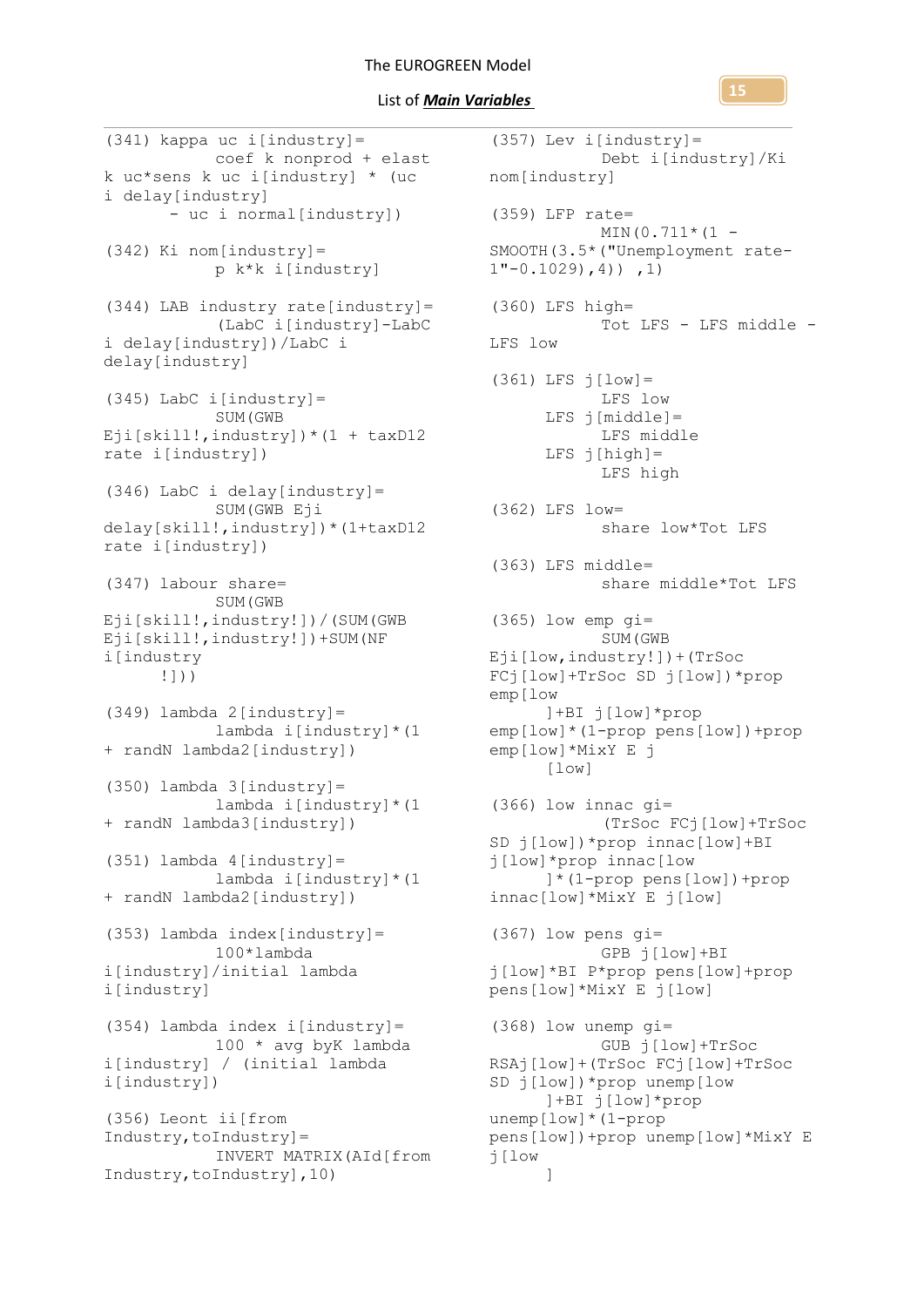(371) maturation 14 to 15= ( ( Pop 0 To 14 ) ) \* ( 1 - mortality 0 to 14 ) / 15 (372) maturation 44 to 45= (  $($  Pop 15 To 44 )  $)$  \*  $(1 -$  mortality 15 to 44 ) / 30 (373) maturation 64 to 65= ( ( Pop 45 To 64 ) ) \* ( 1 - mortality 45 to 64 ) / 20 (374) mid emp gi= SUM(GWB Eji[middle,industry!])+(+TrSoc FCj[middle]+TrSoc SD j[middle])\*prop emp [middle]+BI j[middle]\*prop emp[middle]\*(1-prop pens[middle])+ prop emp[middle]\*MixY E j[middle] (375) mid innac gi= (TrSoc FCj[middle]+TrSoc SD j[middle])\*prop innac[middle]+BI j[middle]\*prop innac [middle]\*(1-prop pens[middle])+prop innac[middle]\*MixY E j[middle] (376) mid pens gi= GPB j[middle]+BI j[middle]\*BI P\*prop pens[middle]+prop pens[middle]\*MixY E j [middle] (377) mid unemp gi= GUB j[middle]+TrSoc RSAj[middle]+(TrSoc FCj[middle]+TrSoc SD j[middle])\*prop unemp [middle]+BI j[middle]\*prop unemp[middle]\*(1-prop pens[middle])+prop unemp[ middle]\*MixY E j[middle] (378) MixY= initial MixY\*(1 + (GDP-initial GDP)/initial GDP) (379) MixY E j[skill]= share Vj 0[skill]\*MixY (380) MixY Kap= share VKap 0\*MixY

(381) mortality 0 to 14= mortality 0 to 14 table ( life expectancy ) (383) mortality 15 to 44= mortality 15 to 44 table ( life expectancy) (385) mortality 45 to  $64=$ mortality 45 to 64 table ( life expectancy) (387) mortality 65 plus= mortality 65 plus table ( life expectancy)  $(390)$  mu S14 i[industry]= share Cimp i[industry] (391) mult eta HH= 1 + JG Eco output share delay (393) N Aj[skill]= SUM(N Eji[skill,industry!]) + N Uj[skill] + N inA j[skill] (394) N E yFC ji[skill,industry]= sigma ji[skill,industry]\*share E full time i[industry]\* ( yFC i[industry]\*uc i normal[industry] / (avg byK lambda i[industry]\*H Ei [industry]) )  $(395)$  N Ei[industry]= SUM(N Eji[skill!,industry]) (396) N Ej[skill]= SUM(N Eji[skill,industry!])  $(397)$  N Eji[low, industry]= SMOOTH(  $MAX(0, (1 +$ coef Job polarization j[low]\*g lambda i[industry])\*sigma ji [low,industry]\*Output i real[industry])/ (coef lambda impact j[low]\*avg byK lambda i[industry]\*H Ei [industry]))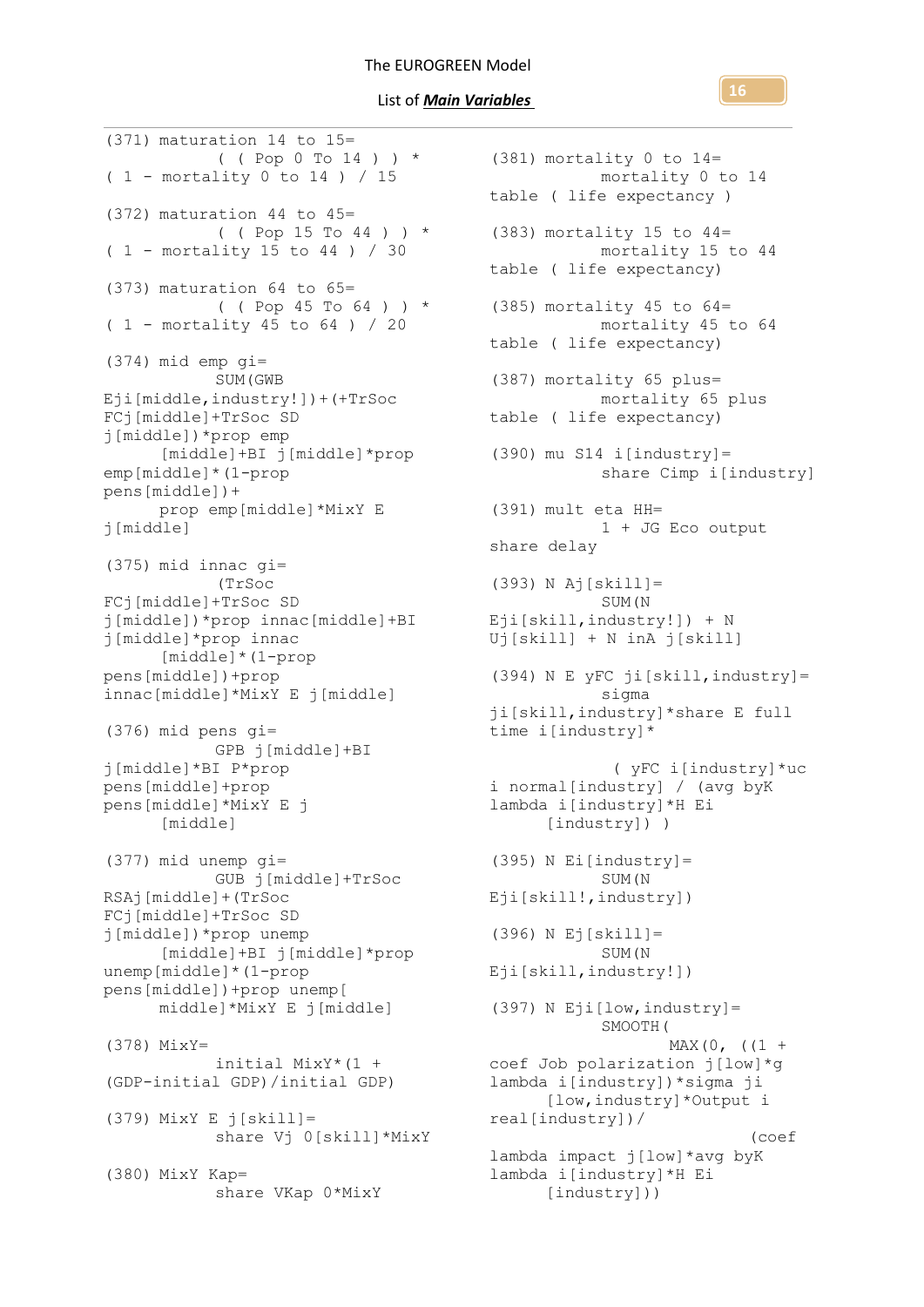

 ,4) N Eji[middle,industry]= SMOOTH( MAX(0, ((1+coef Job polarization j[middle]\*g lambda i[industry])\*sigma ji [middle,industry]\*Output i real[industry])/ (coef lambda impact j[middle]\*avg byK lambda i[industry]\*H Ei [industry]))  $, 2)$ N Eji[high,industry]= SMOOTH(  $MAX(0, (1 +$ coef Job polarization j[high]\*g lambda i[industry])\*sigma ji [high,industry]\*Output i real[industry])/ (coef lambda impact j[high]\*avg byK lambda i[industry]\*H Ei [industry]))  $, 2)$ (399) N Fj[skill]= 1.1\*N Aj[skill] (400) N inA j[low]= (1-LFP rate)\*POP Working age\*share low N inA j[middle]= (1-LFP rate)\*POP Working age\*share middle  $N$  inA  $j[high]=$ (1-LFP rate)\*POP Working age\*share high - N Kap (401) N Kap= 0.001\*Tot POP  $(402)$  N Pj  $[low] =$ Pop 65 Plus\*0.575 N Pj[middle]= Pop 65 Plus\*0.279 N Pj[high]= Pop 65 Plus\*0.146 (403) N Uj[skill]= LFS j[skill] - SUM(N Eji[skill,industry!]) - JG Ej[skill] (405) new Eq= MAX(delta Eq,0) (406) newdebt i[industry]=

```
GFCG i nom[industry] -
 FU i[industry]
 (407) NF i[industry]=
              GF i[industry] - TaxF 
  i[industry]
  (408) NFi net[industry]=
              MAX(FU i[industry] + 
  Dvd i[industry],0)
  (410) NPB \overline{1}[skill]=
             (GPB j[skill]-TaxA 
  Pj[skill]-TaxB Pj[skill]-TaxD613 
  Pj[skill])
  (412) NUB j[skill]=MAX((GUB j[skill]-TaxA 
  Uj[skill]-TaxB U j[skill]-TaxD613 
  Uj[skill])*(1-act BI
        ),0)
  (413) NWB Ej[skill]=
               (SUM (GWB 
  Eji[skill,industry!])) -
  (SUM (TaxA Eji[skill,industry!])) 
  -
  (SUM (TaxB Eji[skill,industry!])) 
  -
  (SUM (TaxD613 
  Eji[skill,industry!]))
  (418) out JG Ej[skill] =
              IF THEN ELSE(JG 
Ej[skill]+in JG Ej[skill]>0,
  IF THEN ELSE(d NEj 
  delay[skill]>0,
  MIN(d NEj delay[skill
        ]*JG share Ej0[skill],JG 
  Ej[skill]+in JG Ej[skill]),0)
  ,0)
  (420) out Vf[wealth] =
              SUM(out 
  Vjf[skill!,wealth])+out VKap 
  f[wealth]
 (421) out Vjf[skill, wealth]=
              (1 + \text{delta})Vjf[skill,wealth]) * share 
  Vjf[skill,wealth] * CVj[skill]
```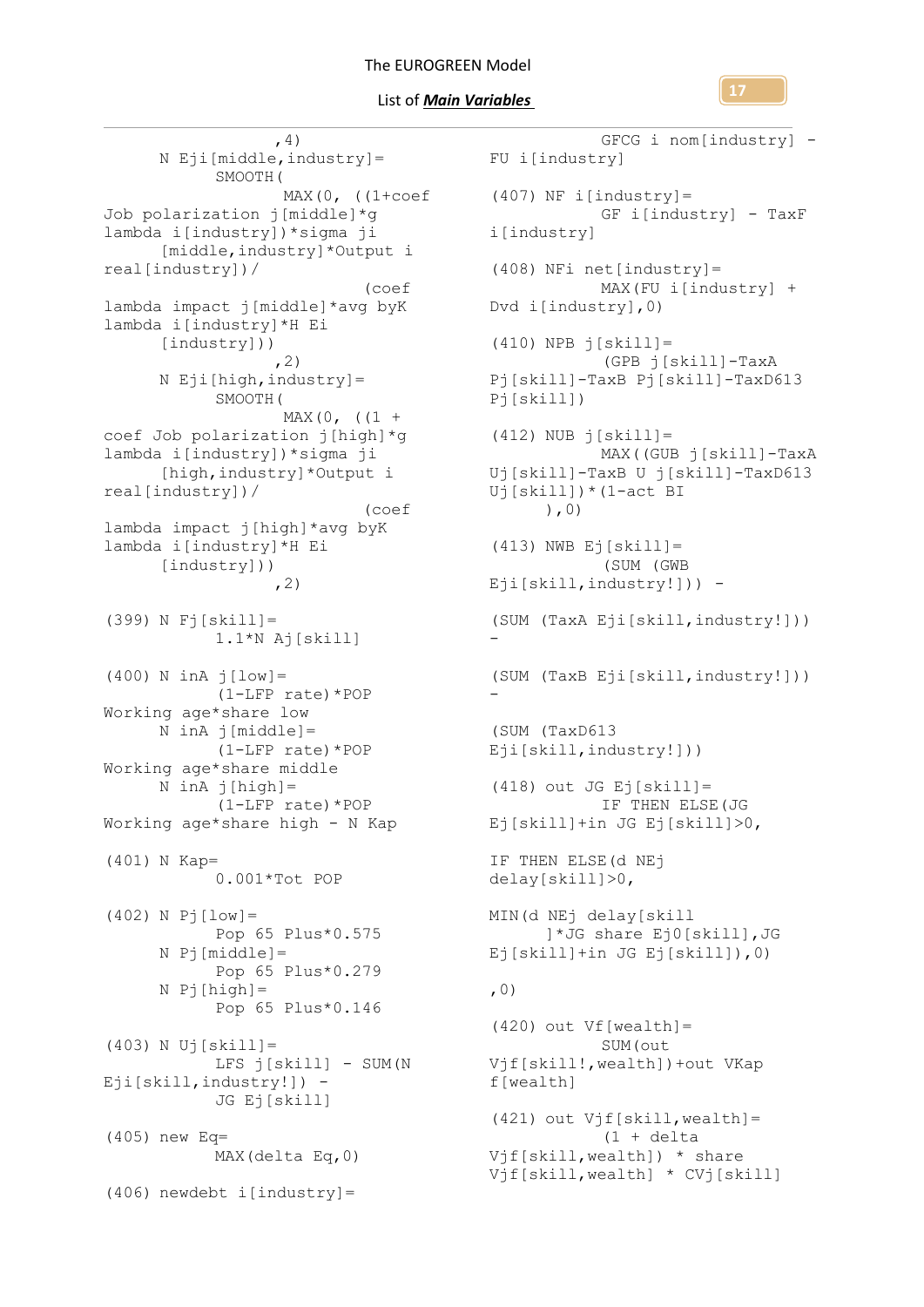List of *Main Variables* 

(422) out VKap f[wealth]= (1+delta VKap[wealth])\*share Vf Kap[wealth]\*CV Kap (423) outk[industry]= k i[industry]\*depr k i[industry] (424) Output FD i[industry]= SUM(Leont ii[industry,industry!]\*FD i nom[industry!]) (426) Output i real[industry]= MIN( SUM(Leont ii[industry,industry!]\*FD i nom[industry!]/p i[industry]), yFC i[industry]) (427) outV= Tot CYV (428) outV c= CYV Kap  $(429)$  outVj $[skill] =$ CYVj[skill] (430) p Bond= (p Bond delay+0.001\*B supply/Stock Bond real)+0/p Bond  $\cap$ (433) p dom i[industry]= p i[industry] (436) p En rate i[industry] :EXCEPT: [Electricity],[Fossil Energy]= coef pEN[industry] p En rate i[Fossil Energy]= p nrg rate exog[liquid] p En rate i[Electricity]= p nrg rate exog[electrRenew]\*beta ELG elect delay + p nrg rate exog[gas]\*beta ELG gas delay (439) p ETS= 7\*1000  $(441)$  p qfcf[industry]= (1-mu GFCFi[industry])\*p dom

i[industry]+mu GFCFi[industry]\*p imp i[industry ]  $(442)$  p i[industry]= SMOOTH(  $\overline{a}$  $(1 + (1 +$ lambda sens p i[industry]\*g lambda i delay[industry] )\*markup i[industry] + MAX(p elast\*(uc i delay[industry] - uc i normal[industry ]) + taxVAT rate i[industry],0) )\*(ULC delay[industry]+UMC delay[industry])/p i 0[industry]  $\overline{\phantom{a}}$ , 4)  $*$  $(1 + p$  En rate i[industry]\*Time)  $(446)$  p i rate[industry]= (p i[industry]-p i delay[industry])/p i delay[industry]  $(447)$  p imp i[industry]= p dom i[industry] (448) p k= SUM(kappa pk i[industry!]\*p gfcf[industry!]) (449) p nrg[nrg]= p nrg 0[nrg]\*(1+p nrg rate exog[nrg]\*Time)  $(452)$  p nrg share[nrg]= p nrg[nrg]/SUM(p nrg[nrg!])+1/4  $(453)$  p S14 i[industry]= mu S14 i[industry]\*p imp i[industry] + (1 - mu S14 i[industry]) \* p dom i [industry] (454) per capita GDP index= GDP perCap nom/36190\*100 (455) per capita GDP index real= GDP perCap real/36190\*100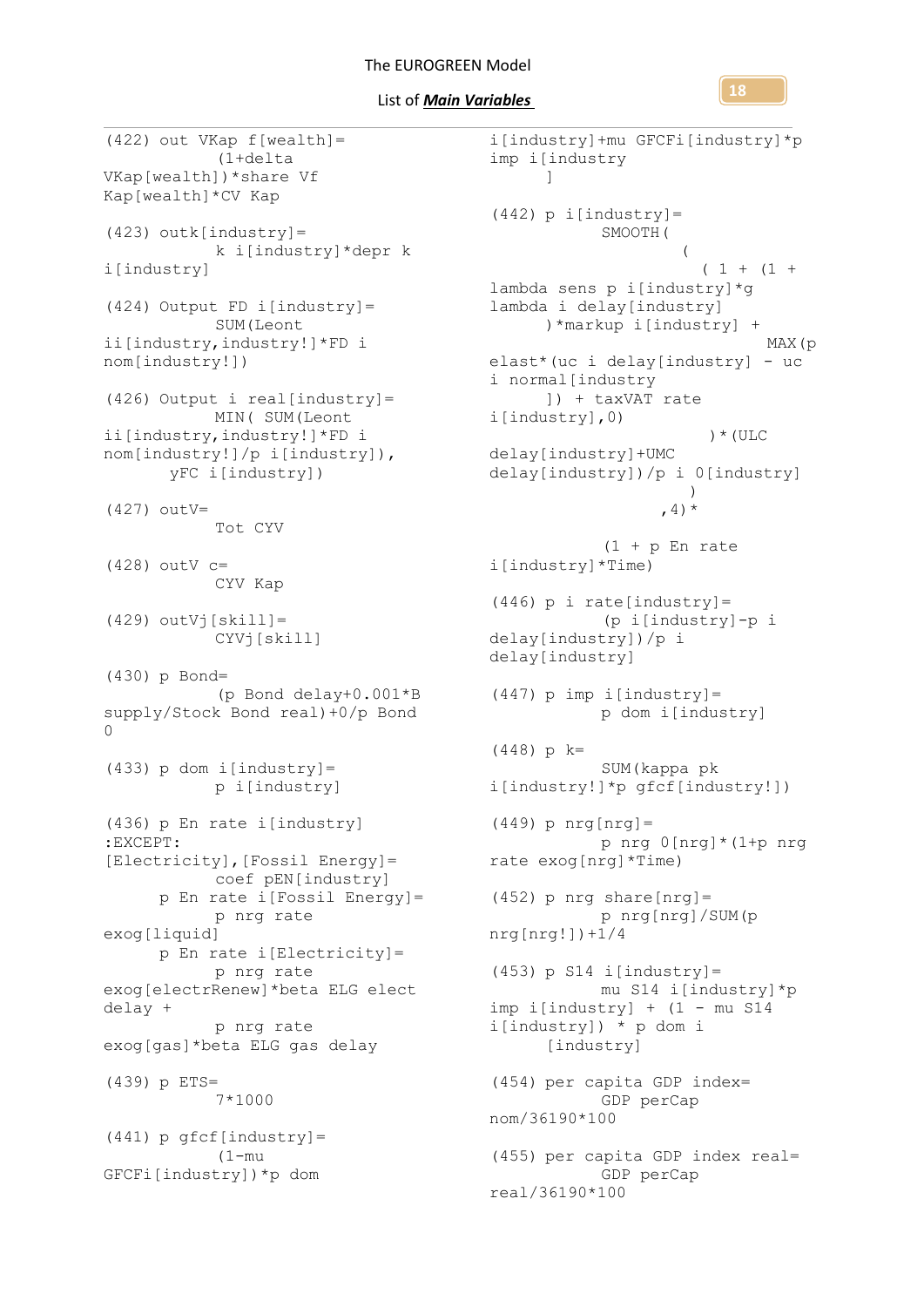(456) Per capita GDP real index= GDP perCap real/361.929  $(462)$  pop for gini $[G1] =$ N inA j[low]/adult pop pop for gini[G2]= N inA j[middle]/adult pop pop for gini[G3]= N inA j[high]/adult pop pop for gini[G4]= N Pj[low]/adult pop pop for  $qini[G5]=$ N Pj[middle]/adult pop pop for gini[G6]= N Pj[high]/adult pop pop for gini[G7]= N Uj[low]/adult pop pop for gini[G8]= N Uj[middle]/adult pop pop for gini[G9]= N Uj[high]/adult pop pop for gini[G10]= (SUM(N Eji[low,industry!])+JG Ej[low])/adult pop pop for gini[G11]= (SUM(N Eji[middle,industry!])+JG Ej[middle])/adult pop pop for gini[G12]= (SUM(N Eji[high,industry!])+JG Ej[high])/adult pop pop for gini[G13]= N Kap/adult pop  $(463)$  pop groups[for gini]= adult pop\*pop for gini[for gini] (464) POP Index= Tot POP/659423 (465) pop ordered[sfor gini]= share pop for Gini[sfor gini] (466) POP Working age= Pop 15 To 44 + Pop 45 To 64  $(468)$  Prob gamma2 i[industry]= coef gamma2\*(1+20\*Xi[industry] )

(469) Prob gamma3 i[industry]= coef gamma3\*(1- 20\*Xi[industry]) (470) prop emp[skill]= SUM(N Eji[skill,industry!])/N Aj[skill]  $(471)$  prop innac[skill]= N inA j[skill]/N Aj[skill] (472) prop pens[skill]= N Pj[skill]/(N Aj[skill]+N Pj[skill]) (473) prop unemp[skill]= N Uj[skill]/N Aj[skill] (474) PUBLIC EX TRANS UB= SUM(TrSoc j[skill!])+SUM(GUB j[skill!])  $(476)$  randN eta2[industry]= RANDOM NORMAL(-0.05, 0.2 , 0.05 , 0.005 , 1) (477) randN eta3[Agriculture]= RANDOM NORMAL(0, 0.15, 0.075, 0.025, 1 ) randN eta3[Mining]= RANDOM NORMAL(0 , 0.06 , 0.03 , 0.01 , 1 ) randN eta3[Fossil Energy]= RANDOM NORMAL(0 , 0.06 , 0.03 , 0.01 , 1 ) randN eta3[Manufacturing]= RANDOM NORMAL(0 , 0.06  $, 0.03$  ,  $0.01$  , 1) randN eta3[Electricity]= RANDOM NORMAL(0 , 0.06 , 0.03 , 0.01 , 1 ) randN eta3[Construction]= RANDOM NORMAL(0 , 0.06 , 0.03 , 0.01 , 1 ) randN eta3[Nonfinancial and Social Economy]= RANDOM NORMAL(0 , 0.06 , 0.03 , 0.01 , 1 ) randN eta3[Financial sector]= RANDOM NORMAL(0 , 0.06 , 0.03 , 0.01 , 1 ) randN eta3[Public sector]= RANDOM NORMAL(0 , 0.06 , 0.03 , 0.01 , 1 )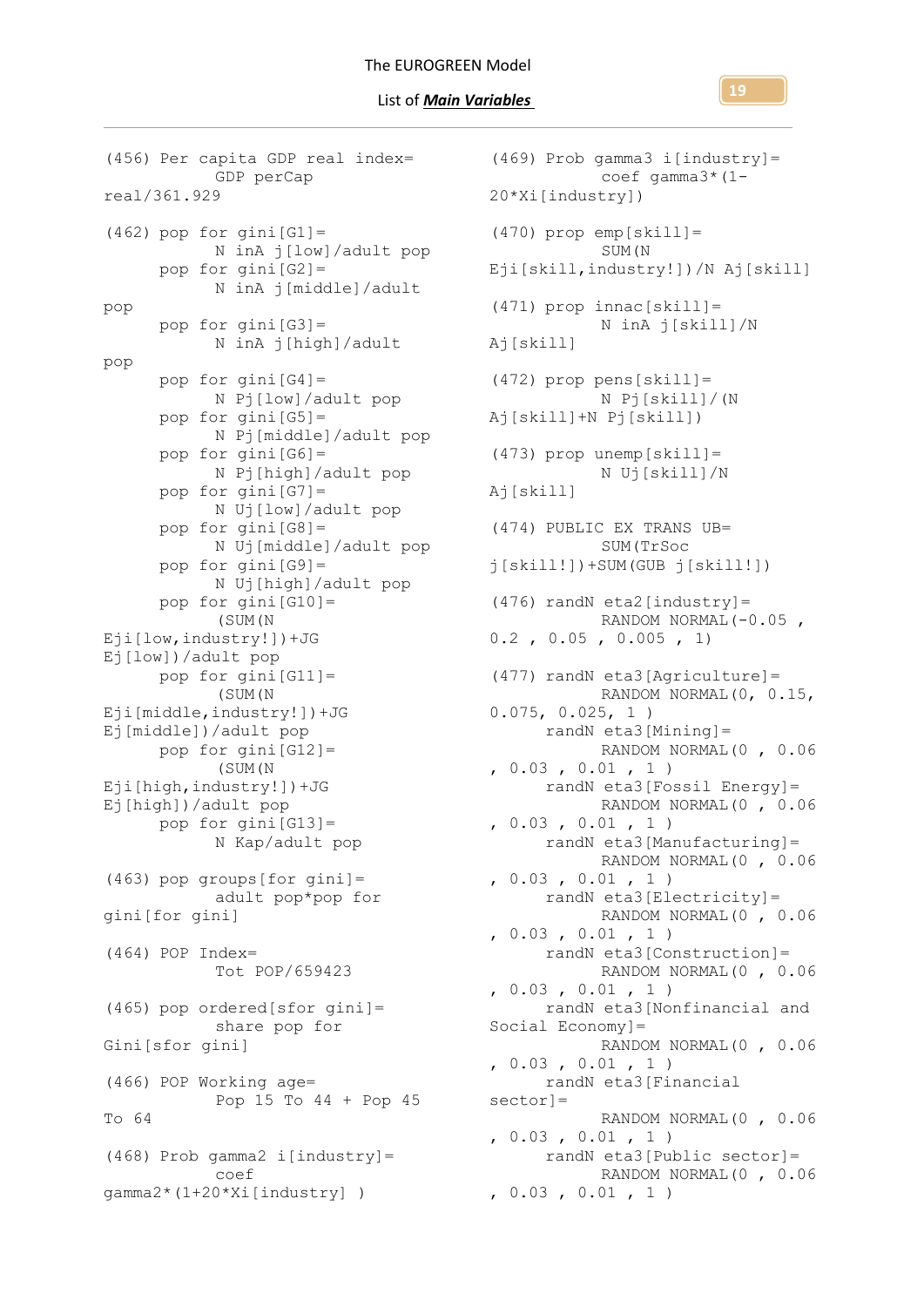randN eta3[Other]= RANDOM NORMAL(0, 0.06 imp[industry] +  $, 0.03, 0.01, 1)$  $(478)$  randN lambda2[industry]= RANDOM NORMAL(0 , 0.06  $, 0.03, 0.01, 1)$ (479) randN lambda3[industry]= RANDOM NORMAL(-0.1 ,  $0.1$ ,  $0$ ,  $0.005$ ,  $1$ ) (480) randU gamma2 i[industry]= RANDOM UNIFORM(0 , 1 , seed) (481) randU gamma3 i[industry]= RANDOM UNIFORM(0 , 1 , seed) (482) randU gamma4 i[industry]= RANDOM UNIFORM(0 , 1 ,seed) (483) rate p ex= (p Eq-p Eq delay)/p Eq delay  $(484)$  real CYV  $\dot{1}$ [skill]= alphaY j[skill]\*real YDj delay[skill] + alphaV j[skill]\*real VDj delay[skill] (485) real CYV Kap= alphaV Kap \* real YVD Kap delay (486) real CYVeff ji[skill,industry]= beta eff i[industry]\*real CYV j[skill] (487) real CYVeff Kap i[industry]= beta eff i[industry]\*real CYV Kap (488) real Exp i[industry]= Initial Exp i[industry]\* (1 - elast p exp\*p i rate[industry])\*  $(1 + (0.01 + q$  $exoq$ ) \* (Time)) (489) real Imp i[industry] :EXCEPT: [Nonfinancial and Social Economy]=

Tot CYVeff i Tot Zimp i[industry]\*p i[industry]+ GFCF imp i[industry] real Imp i[Nonfinancial and Social Economy]= Tot CYVeff i imp[Nonfinancial and Social Economy]+ Tot Zimp i[Nonfinancial and Social Economy]+ GFCF imp i[Nonfinancial and Social Economy]+ Gov imp\*p i[Nonfinancial and Social Economy] (490) real Tot Exp= SUM(real Exp i[industry!]) (492) real Tot Imp= SUM(real Imp i[industry!])  $(493)$  real Trade Bal i[industry]= real Exp i[industry] real Imp i[industry] (494) real VD j[skill]= VD j[skill]/CPI (496) real YD j[skill]= YD j[skill]/CPI (498) real YVD Kap= YVD Kap/CPI (500) real YVDj[skill]= YVD j[skill]/CPI (502) Rnw HH= s Rnw HH\*TPES HH (503) rrB= ((p Bond-p Bond delay)/p Bond delay)-((CPI-CPI delay)/CPI delay)+ir LTB (505) rrB net= (1-taxFin rate)\*rrB (506) rrB net delay= DELAY1(rrB net, 1 )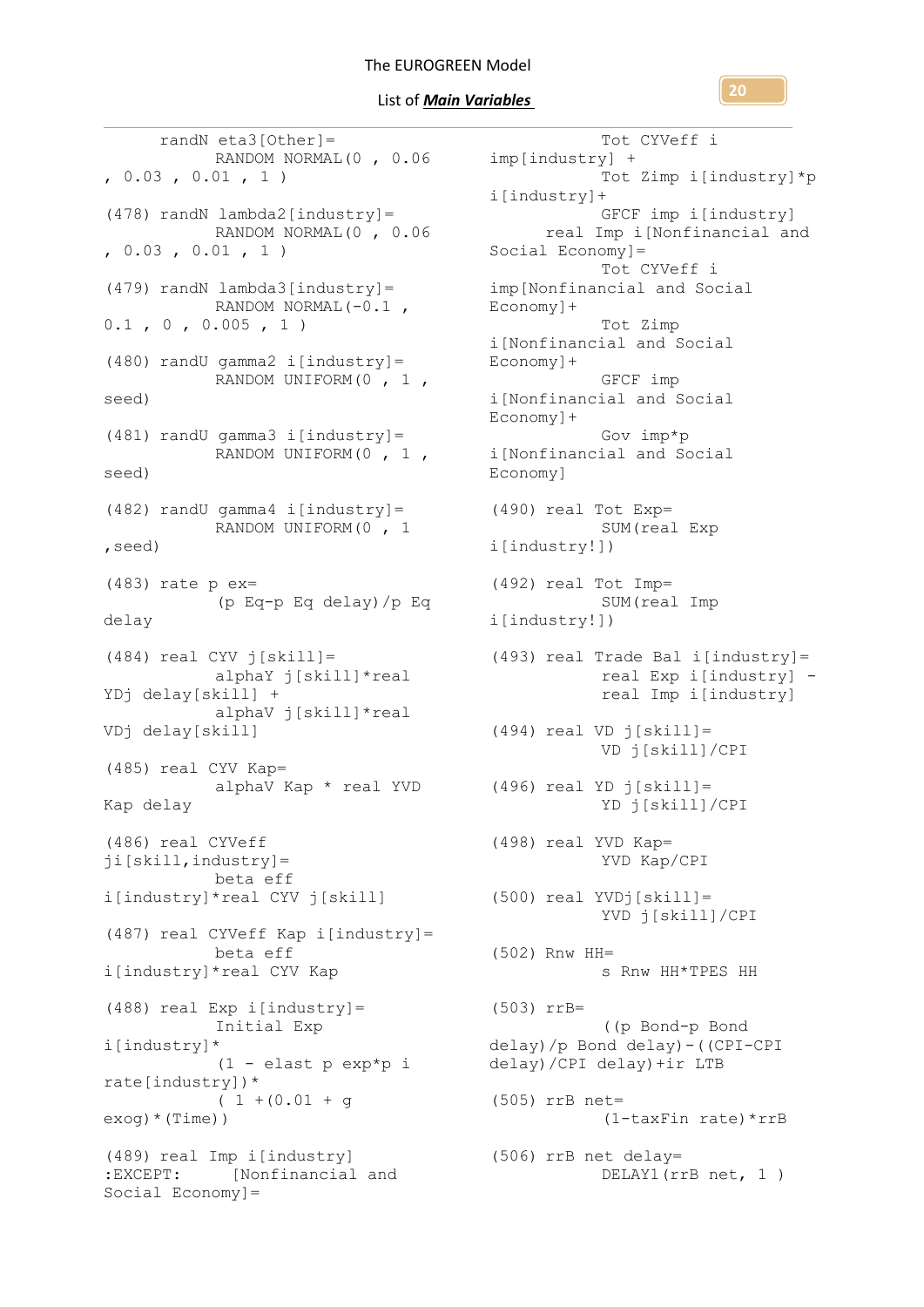(507) rrEq= GEq Kap + SUM(Dvd i[industry!])) / Stock Eq supply (511) rrEq net=  $(1 - \text{taxFin rate})$  \*  $(531)$  sens HM= rrEq - Inflation (513) s Elec HH=  $0.35324 +$ act En mix\*ramp(0.00025,5,30)  $(514)$  s ELG Elec[solid]= s solid Elec s sulle ---<br>s ELG Elec[liquid]= s oil Elec  $s$  ELG Elec $[gas] =$ s gas Elec s ELG Elec[electrRenew]= s Nuc Elect + s Renew Elec (515) s gas Elec= MAX(0.022638 - act En mix\*ramp(0.0005,5,36),0) (517) s Liq HH= 0.16923-act En mix\*ramp(0.0005,5,50) (518) s Nuc Elect= MAX(0.775108 act En mix\* ramp(jump Nucl, 5,36),0) (519) s NUCLEAR TPES= Elec Nuc/TPES io (521) s Renew Elec=  $1 - (s$  gas Elec + s Nuc Elect + s oil Elec + s solid Elec) (522) s Rnw HH= 0.16977+act En mix\*ramp(0.0005,5,30) (523) s Rnw TPES= Elec Rnw/TPES io (524) s Sol HH= 0.00633-act En mix\*ramp(0.00025,5,30) (525) s solid Elec=

(SUM(GEq j[skill!]) + mix\*ramp(0.001,5,36),0) MAX(0.028699 - act En  $(526)$  SAVEPER = TIME STEP 0.85+ramp(0.05,2,9) (533) sens LM=  $0.75 + \text{ramp}(0.05, 2, 9)$ (534) sens MH= 0.45+ramp(0.05,2,20) (535) sens ML=  $1 + \text{ramp}(0.05, 2, 9)$ (537) share Ci[Agriculture]= 0.0166039 share Ci[Mining]= 0.000140174 share Ci[Fossil Energy]= 0.0234384 share Ci[Manufacturing]= 0.173117 share Ci[Electricity]= 0.0299639 share Ci[Construction]= 0.234827 share Ci[Nonfinancial and Social Economy]= 0.403315 \*  $(1 - \text{MIN}($ SMOOTH(JG PubPriv ratio\*subs PubPriv Serv,3) ,share Services) ) share CilFinancial sectorl= 0.0506149 share Ci[Public sector]= 0.0650389 share Ci[Other]= 0.00294085 (541) share ELG i[industry]= share nrg i[electrRenew,industry]+share nrg i[gas,industry] (542) share ELG nrg[nrg]= gamma ELG gas[nrg]\* beta ELG gas delay+s ELG Elec[nrg]\* beta ELG elect delay (543) share EN ETS[Fossil Energy]=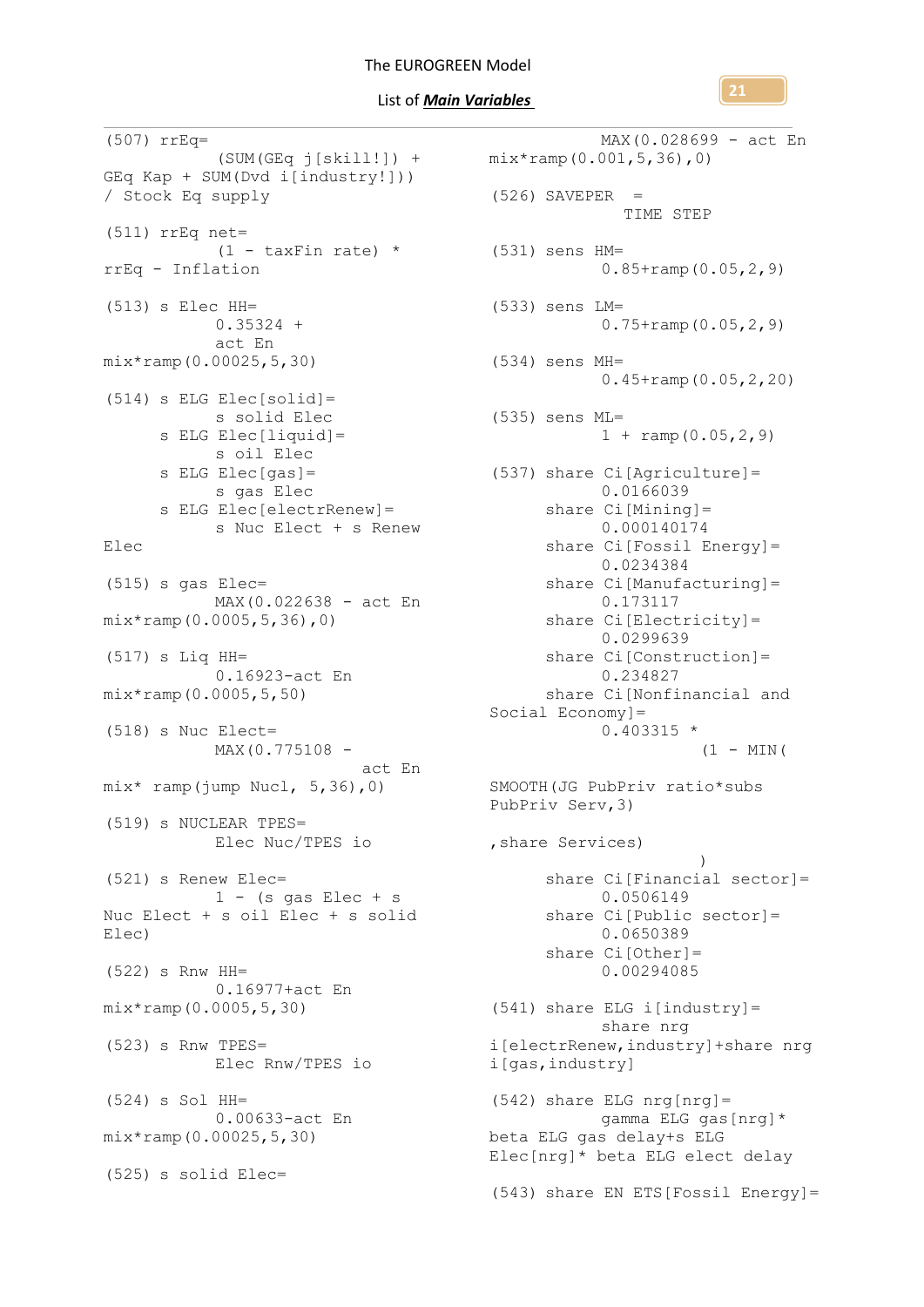CO2 i[Fossil Energy]/(CO2 i[Fossil Energy]+CO2 i[Electricity]) share EN ETS[Electricity]= CO2 i[Electricity]/(CO2 i[Fossil Energy]+CO2 i[Electricity]) (545) share Eq high= Eq high delay/Eq delay (546) share Eq Kap= Eq Kap delay/Eq delay (547) share Eq middle= Eq middle delay/Eq delay (548) share FD HH[industry]= Tot CYVeff i dom[industry]/Tot FD HH (549) share FF i[industry]= share nrg i[liquid,industry] + share nrg i[solid,industry] (551) share GFCG i nom[industry]= GFCG i nom[industry]/Tot GFCF (554) share GWB Ej[skill]= SUM(GWB Eji[skill,industry!])/Tot GWB E (555) share high= LFS high / Tot LFS (556) share income for Gini[sfor gini]= VECTOR REORDER(share of income for gini[for gini] , Income ordered for Gini [for gini] ) (557) share low= 0.195\*  $(1$ ramp $(0.0015, 1, 100)$ )\* (1+transitions LM) (558) share middle= 0.4808\*  $(1$ ramp $(0.0002, 1, 100)$ )\* (1+transitions LM+transitions MH)

(559) share nrg i[solid,industry]= share En nrg i delay[solid,industry] + act En mix \* Elect delay[solid,industry] share nrg i[liquid,industry]= share En nrg i delay[liquid,industry]+ act En mix \* Elect delay[liquid,industry] share nrg i[gas, industry] = share En nrg i delay[gas,industry]+ act En mix \* Elect delay[gas,industry] share nrg i[electrRenew,industry]= share En nrg i delay[electrRenew,industry] + act En mix \* Elect delay[electrRenew,industry] (560) Share Nuclear Electr tpes= s Nuc Elect/(s Nuc Elect+s Renew Elec)\*share TPES energy[electrRenew] (561) share of GWB j[skill]= SUM(GWB Eji[skill,industry!])/SUM(GWB Eji[skill!,industry!]) (562) share of income for gini[for gini]= Gini[for gini]/total income (563) share of income ordered[sfor gini]= VECTOR REORDER(share of income for gini[for gini] , sort order for gini[for gini ] ) (564) SHARE OF JG= SUM(JG Ej[skill!])/(SUM(JG  $Ej[skill!)$  +Tot N E) (565) share pop for Gini[sfor gini]= VECTOR REORDER(pop for gini[for gini] , Income ordered for Gini[for gini] )

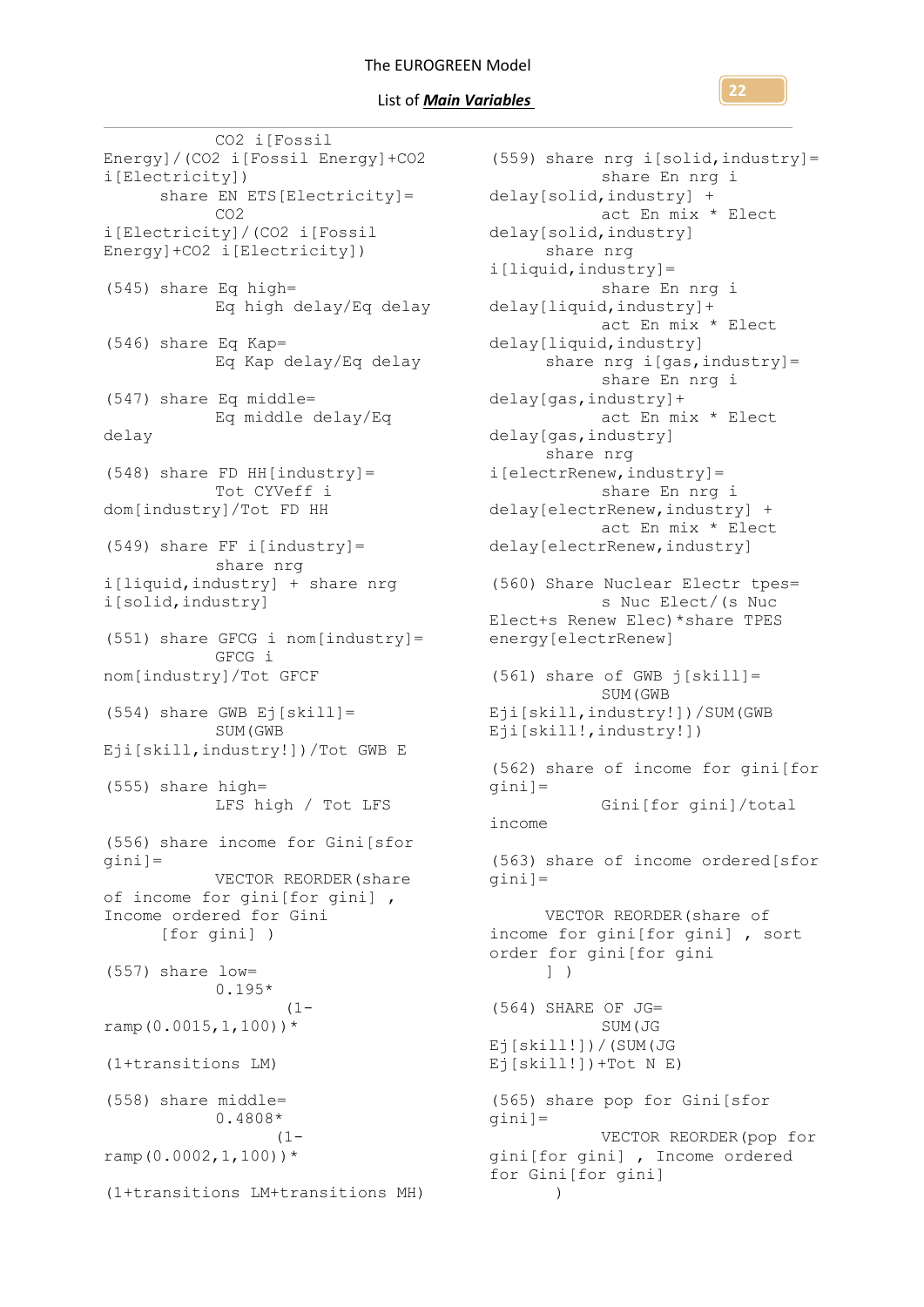tpes= s Renew Elec/(s Nuc Elect+s Renew Elec)\*share TPES energy[electrRenew]  $(568)$  share skill[low]= share low share skill[middle]= share middle share  $skill[high] =$ share high (569) share Tot CYVimp= Tot CYV imp/Tot CYV (570) share TPES energy[nrg]= TPES nrg[nrg]/TPES io  $(571)$  share Uj[skill] = Uj[skill]/Tot U (592) Tax BCA i[industry] :EXCEPT: [Agriculture]= Imp CO2 i[industry]\*Carbon Tax rate 2030\*act BCA Tax BCA i[Agriculture]=  $\cap$ (593) Tax FinG j[skill]= taxFin rate\*(SUM(Int V jf[skill,wealth!])+Dvd j[skill]+MAX(GBond j[skill]  $,0)$  +MAX(GEq  $j[skill]$ ,0)) (594) Tax FinG Kap= taxFin rate\*(SUM(Int V Kap f[wealth!]) + Dvd Kap +MAX(GBond Kap,0)+MAX(GEq Kap ,0)) (595) tax floor 2[skill]= (initial tax floor 2 act BI\*BI per cap[skill])\*index avg Wage (596) tax floor 3[skill]= (initial tax floor 3 act BI\*BI per cap[skill])\*index avg Wage (597) tax floor 4[skill]= (initial tax floor 4 act BI\*BI per cap[skill])\*index avg Wage

(566) share Renewable electricity

```
(598) tax floor 5[skill]=
            (initial tax floor 5-
act BI*BI per cap[skill])*index 
avg Wage
(599) Tax HH=
            SUM(TaxA 
Eji[skill!,industry!]) + SUM(TaxA 
Pj[skill!]) + SUM(TaxA Uj[skill
      !]) + 
            SUM(TaxB 
Eji[skill!,industry!]) + SUM(TaxB 
Pj[skill!]) + SUM(TaxB U j[skill
      !]) +
            SUM(TaxD613 
Eji[skill!, industry!]) +
SUM(TaxD613 Pj[skill!]) + 
SUM(TaxD613 Uj
      [skill!) +
            SUM(Tax FinG 
j[skill!]) + Tax FinG Kap
(600) Tax Lab=
            SUM(Tax Lab 
i[industry!])-Tax Lab i[Public 
sector]
(601) Tax Lab i[industry]=
            taxD12 rate 
i[industry]*SUM(GWB 
Eji[skill!,industry])
(602) Tax V=
            Stock Tot V * taxV 
rate
(603) Tax VAT=
            SUM(Tax VAT 
i[industry!])
(604) Tax VAT i[industry]=
            VAd i[industry]*taxVAT 
rate i[industry]
(607) TaxA Eji[skill,industry]=
            taxA E rate*taxA E 
base*GWB Eji[skill,industry]
(609) TaxA Pj[skill]=
            taxA P rate*GPB 
j[skill]
(612) TaxA Uj[skill]=
            taxA U rate*taxA U 
base*GUB j[skill]
(617) TaxB Eji[skill,industry]=
```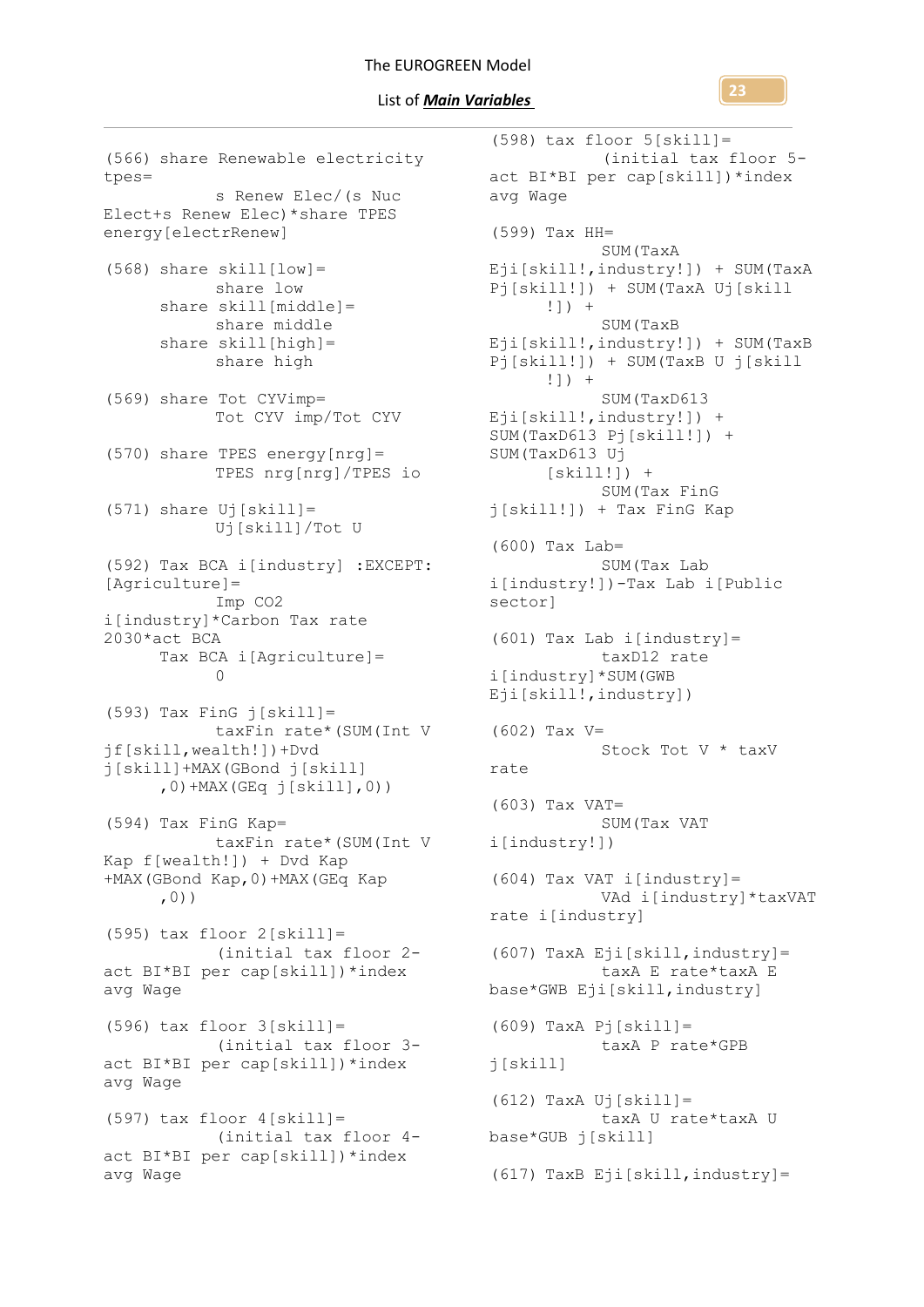#### List of *Main Variables*

( taxB E 2 rate\* MIN(tax floor 3[skill]-tax floor 2[skill], MAX(base TaxB E\*(wageh max E ji[skill,industry]\*H Ei [industry])-tax floor  $2[skill, 0)] +$  taxB E 3 rate\* MIN(tax floor 4[skill]-tax floor 3[skill], MAX(base TaxB E<sup>\*</sup>(waqeh max E ji[skill,industry]\*H Ei [industry])-tax floor 3[skill], 0)) + taxB E 4 rate\* MIN(tax floor 5[skill]-tax floor 4[skill], MAX(base TaxB E\*(wageh max E ji[skill,industry]\*H Ei [industry])-tax floor 4[skill], 0)) + taxB E 5 rate\*MAX(base TaxB E\*(wageh max E ji[skill,industry]\*H Ei[industry ])-tax floor 5[skill], 0) ) \* N Eji[skill,industry] (618) taxB P base= 1-0.059-0.073 (619) TaxB Pj[skill]= (taxB E 2 rate\*MIN(tax floor 3[skill]-tax floor 2[skill], MAX( taxB P base \*income P j[skill]-tax floor 2[skill] , 0 )) + taxB E 3 rate\*MIN(tax floor 4[skill]-tax floor 3[skill], MAX( taxB P base \*income P j[skill]-tax floor 3[skill] , 0 )) + taxB E 4 rate\*MIN(tax floor 5[skill]-tax floor 4[skill], MAX( taxB P base \*income P j[skill]-tax floor 4[skill] , 0 )) + taxB E 5 rate\*MAX( taxB P base\*income P j[skill]-tax floor 5[skill] , 0 ))\*N Pj[skill] (620) taxB U base= 1-0.038-0.053

(621) TaxB U j[skill]=  $\overline{a}$ taxB E 2 rate\*MIN(tax floor 3[skill]-tax floor 2[skill], MAX( taxB U base \*UB j[skill]-tax floor 2[skill], 0 )) + taxB E 3 rate\*MIN(tax floor 4[skill]-tax floor 3[skill], MAX( taxB U base \*UB j[skill]-tax floor 3[skill], 0 )) + taxB E 4 rate\*MIN(tax floor 5[skill]-tax floor 4[skill], MAX( taxB U base \*UB j[skill]-tax floor 4[skill], 0 )) + taxB E 5 rate\*MAX(taxB U base\*UB j[skill] tax floor 5[skill], 0 ) )\*coverage UB ratio\*N Uj[skill] (622) TaxC02 i[industry]= Carbon Tax rate 2030 \* CO2 for carbon Tax[industry] (625) TaxD613 Eji[skill, industry] = (taxD613 E rate)\*GWB Eji[skill,industry]\*coef taxD613 (627) TaxD613 Pj[skill]= taxD613 P rate\*GPB j[skill]\*coef taxD613 (629) TaxD613 Uj[skill]= taxD613 U rate\*GUB j[skill]\*coef taxD613  $(630)$  TaxF i[industry]= MAX(taxF rate i[industry]\*GF i[industry], 0)  $(631)$  taxF rate i[industry] = IF THEN ELSE( Time>7,  $0.25,$  IF THEN ELSE(Time>6, 0.265, IF THEN ELSE(Time>5, 0.28, IF THEN ELSE(GF i[industry]>500000 , IF THEN ELSE(Time>4, 0.31, 0.3333), 0.28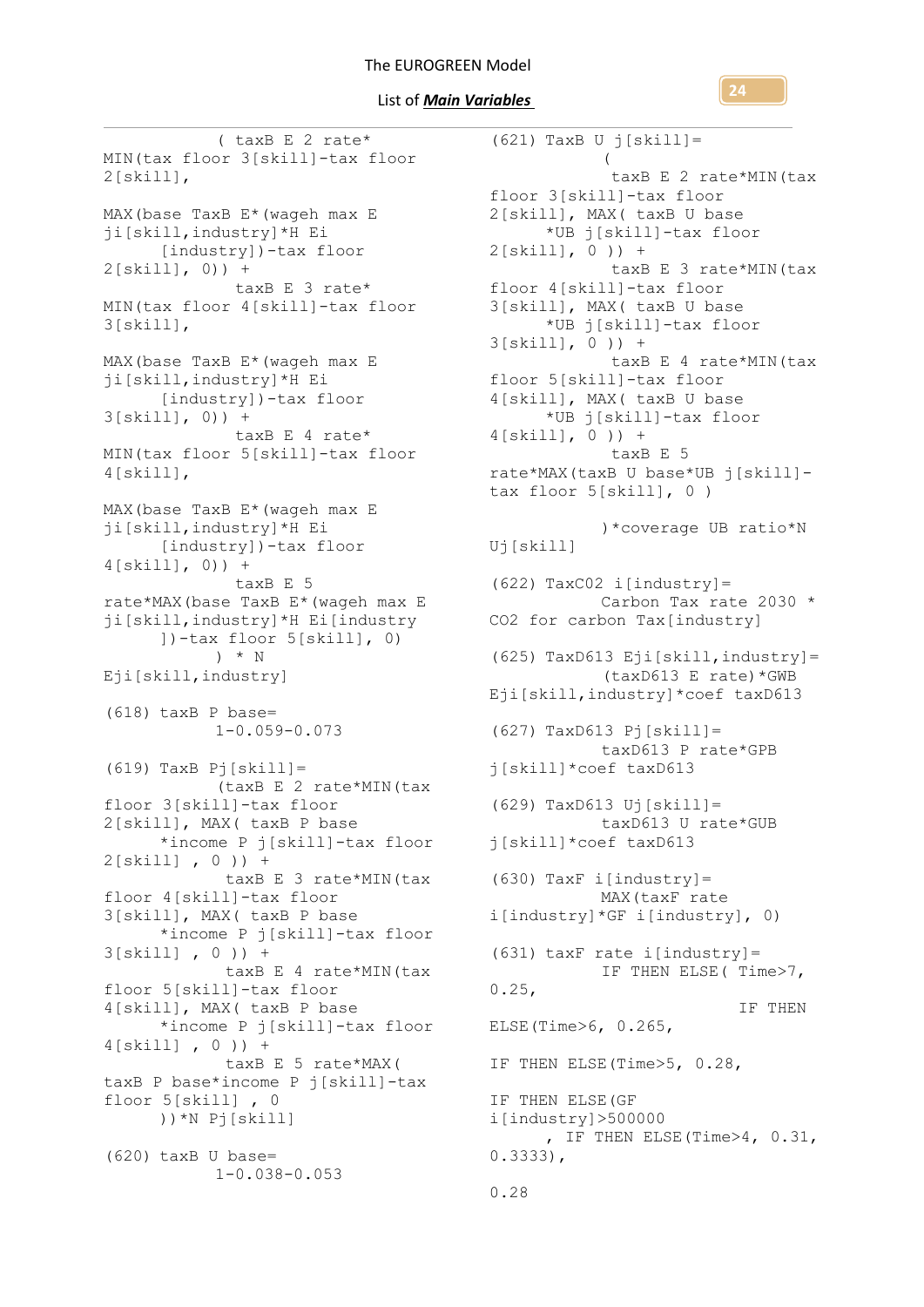**25**

) ) )  $\overline{\phantom{a}}$ (633) taxV rate=  $0.00015*(1 + \text{coeff}$ taxV DG)  $(635)$  TCli[industry] = SUM(wageh ji[skill!,industry]\*sigma ji[skill!,industry] )\*Output i real[industry ]/lambda 1[industry] + p ELG i[industry]\*Output i real[industry]\*share ELG i[industry]/eta 1[industry  $] +$ p FF i[industry]\*Output i real[industry]\*share FF i[industry]/eta 1[industry  $\left| \quad \right|$ (TaxC02 i[industry] + cost ETS i[industry])/eta 1[industry]  $(636)$  TC2i[industry] = SUM(wageh ji[skill!,industry]\*sigma ji[skill!,industry] )\*Output i real[industry ]/lambda 2[industry]+ p ELG i[industry]\*Output i real[industry]\*share ELG i[industry]/eta 2[industry  $]+$ p FF i[industry]\*Output i real[industry]\*share FF i[industry]/eta 2[industry  $1+$ (TaxC02 i[industry]+cost ETS i[industry])/eta 2[industry]  $(637)$  TC3i[industry]= SUM(wageh ji[skill!,industry]\*sigma

ji[skill!,industry] )\*Output i real[industry ]/lambda 3[industry]+ p ELG i[industry]\*Output i real[industry]\*share ELG i[industry]/eta 3[industry  $] +$ p FF i[industry]\*Output i real[industry]\*share FF i[industry]/eta 3[industry  $] +$ (TaxC02 i[industry]+cost ETS i[industry])/eta 3[industry]  $(638)$  TC4i[industry]= SUM(wageh ji[skill!,industry]\*sigma ji[skill!,industry] )\*Output i real[industry ]/lambda 4[industry]+ p ELG i[industry]\*Output i real[industry]\*share ELG i[industry]/eta 4[industry  $\left| +\right|$ p FF i[industry]\*Output i real[industry]\*share FF i[industry]/eta 4[industry  $] +$ (TaxC02 i[industry]+cost ETS i[industry])/eta 4[industry] (645) Time Nucl zero= 2050 - 2014 (650) Tot CO2 Gas= SUM(CO2 Gas i[industry!]) + CO2 HH nrg[gas] (651) TOT CO2 HH= CO2 HH nrg[solid] + CO2 HH nrg[liquid] +CO2 HH nrg[gas] (652) Tot CO2 Liq= SUM(CO2 Liq i[industry!])+ CO2 HH nrg[liquid] (653) Tot CO2 Sect= SUM(CO2 i[industry!]) (654) Tot CO2 Sol=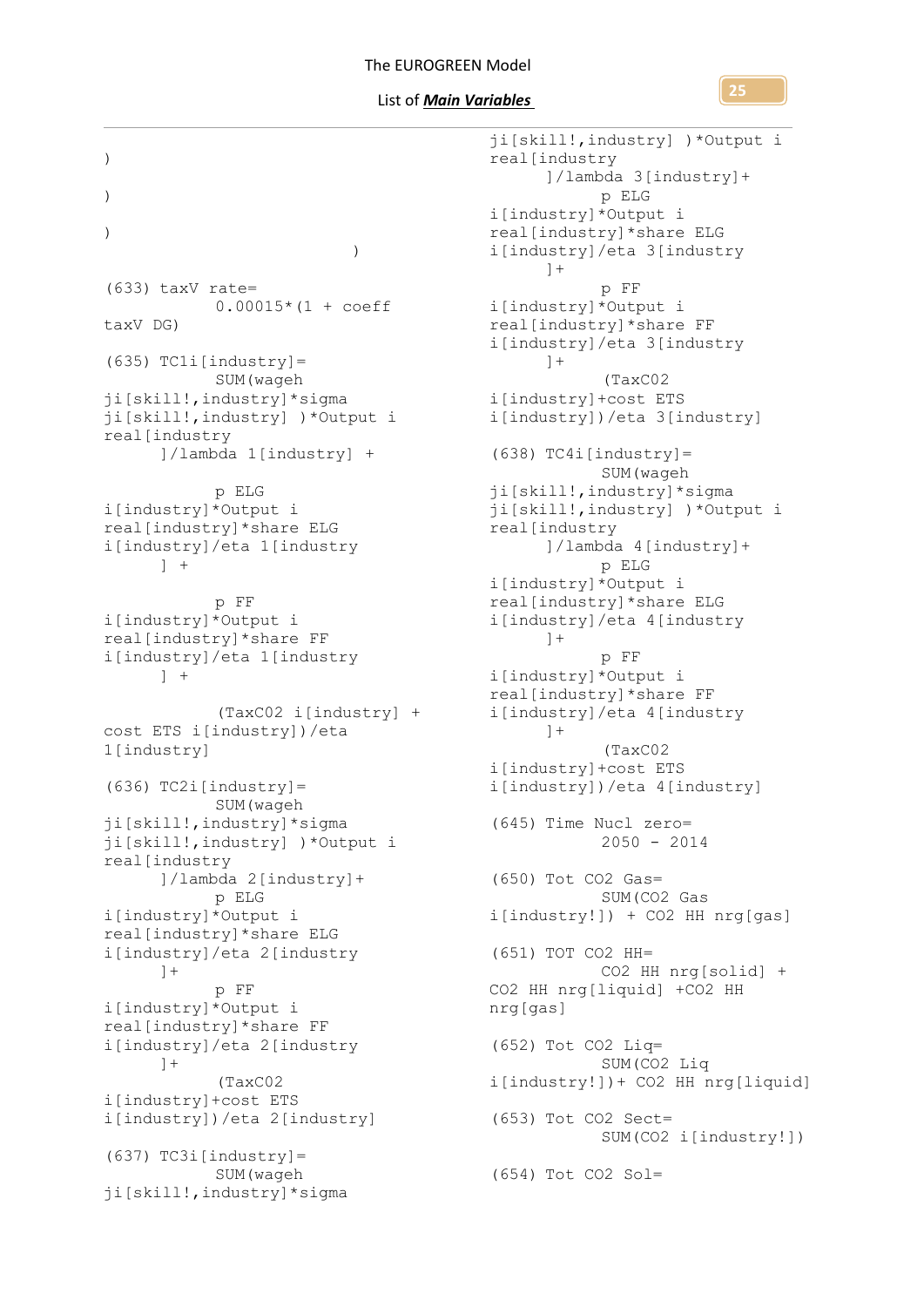**26**

SUM(CO2 Sol i[industry!])+ CO2 HH nrg[solid] (655) Tot CYV= CYV Kap + SUM(CYVj[skill!]) (656) Tot CYV imp= SUM(Tot CYVeff i imp[industry!]) (657) Tot CYVeff i[industry]= Tot CYV \* beta eff i[industry] (658) Tot CYVeff i dom[industry]= Tot CYVeff i[industry] \* (1-share Cimp i[industry]) (659) Tot CYVeff i imp[industry]= share Cimp i[industry]\*Tot CYVeff i[industry] (660) Tot Debt= SUM(Debt i[industry!]) (661) Tot Dvd= SUM(Tot Dvd i[industry!]) (662) Tot Dvd i[industry]= Extra Dvd i[industry] + Dvd i[industry] (663) Tot Elec= Elec HH + TPES Elec (664) Tot ETS= SUM(cost ETS i[industry!]) (665) Tot FD HH= SUM(Tot CYVeff i dom[industry!]) (667) Tot GFCF= SUM(GFCG i nom[industry!]) (669) Tot GWB E= SUM(GWB Eji[skill!,industry!])  $(670)$  Tot in JG Ej= SUM(in JG Ej[skill!]) (671) Tot LFS=

```
POP Working age * LFP 
rate
  (672) Tot N E=
             SUM(N Ei[industry!])
  (673) Tot NEyFC ji[skill]=
              SUM(N E yFC 
 ji[skill,industry!])
  (674) Tot NF=
             SUM(NF i[industry!])
  (675) Tot Output real=
             SUM(Output i 
 real[industry!])
 (676) Tot POP=
             Pop 0 To 14 
                            + Pop 15 
 To 44 
                            + Pop 45 
 To 64 
                            + Pop 65 
 Plus
  (677) Tot real C noKap=
             SUM(real CYV 
  j[skill!](678) Tot real CYV=
             SUM(real CYV 
 j[skill!]) + real CYV Kap
  (679) Tot real Trade Bal=
             SUM(real Trade Bal 
 i[industry!])
  (680) Tot real YVD=
             real YVD Kap + Tot 
 real YVD noKap
 (681) Tot real YVD noKap=
             SUM(real YVDj[skill!])
 (682) Tot realCYVeff i[industry]=
             SUM(real CYVeff 
  ji[skill!,industry]) + real 
 CYVeff Kap i[industry]
 (683) "Tot Rnw/TPES"=
             (Elec Rnw+Rnw HH)/Tot 
 TPES
 (684) Tot Tax BCA=
             SUM(Tax BCA 
 i[industry!])
```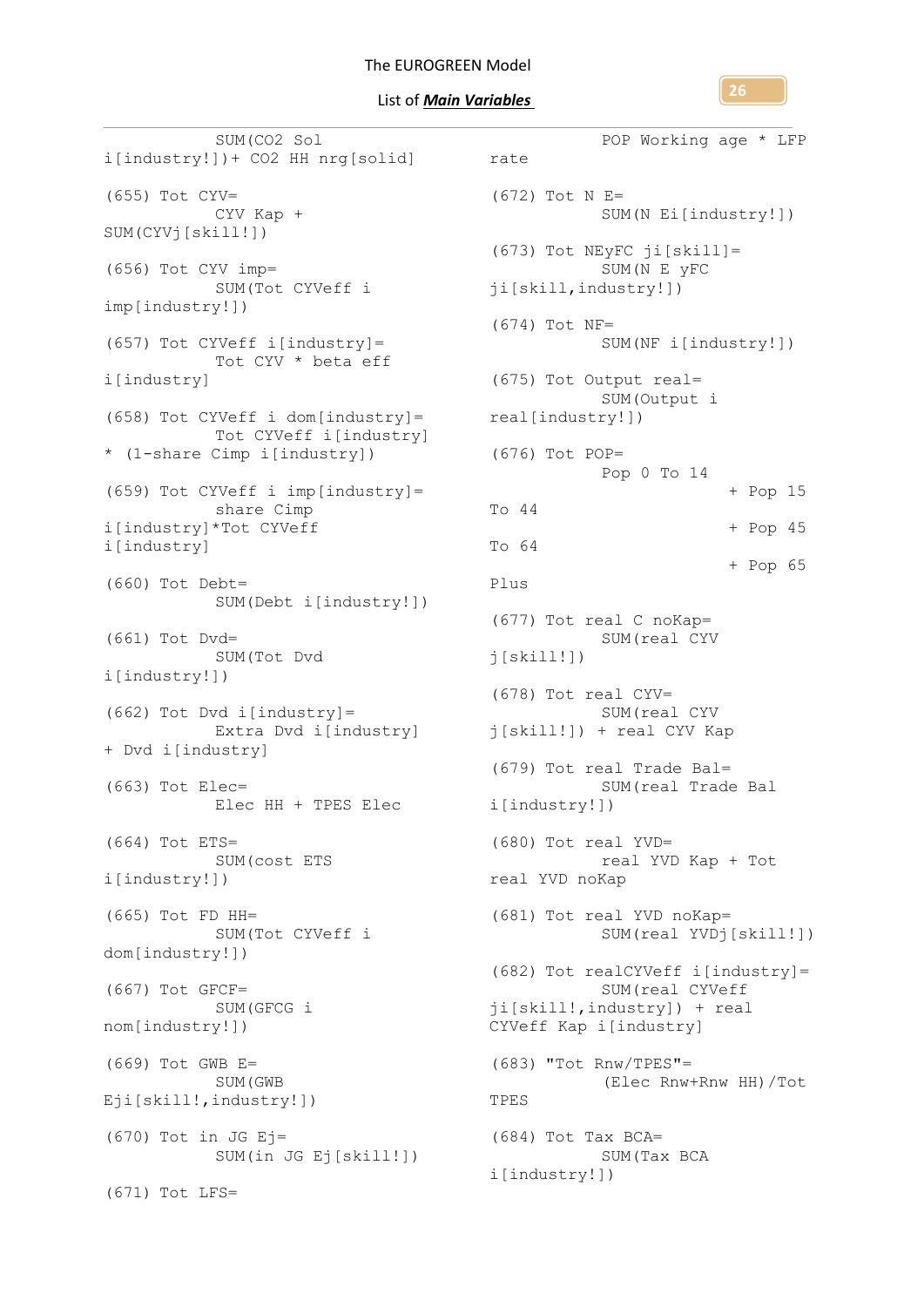List of *Main Variables* 

**27**

Tot Zimp i[Public sector]=

 $\Omega$ 

(685) Tot Tax CO2= SUM(TaxC02 i[industry!]) (686) Tot TaxF= SUM(TaxF i[industry!])-TaxF i[Public sector] (687) Tot TPES= TPES HH+TPES io (688) Tot TrB= SUM(TrB j[skill!]) (689) Tot U= SUM(LFS j[skill!])-Tot N E-SUM(JG Ej[skill!]) (690) Tot U rate= Tot U/SUM(LFS  $j[skill!]$ (691) Tot Wage j[skill]= SUM(wageh max E ji[skill,industry!]\*N Eji[skill,industry!]\*H Ei[industry! ]) (692) Tot YVD= SUM(YVD j[skill!])+YVD Kap (693) Tot Zimp i [Agriculture]= SUM(Zimp ii[Agriculture,industry!]) Tot Zimp i[Mining]= SUM(Zimp ii[Mining,industry!]) Tot Zimp i[Fossil Energy]= SUM(Zimp ii[Fossil Energy,industry!]) Tot Zimp i[Manufacturing]= SUM(Zimp ii[Manufacturing,industry!]) Tot Zimp i[Electricity]=  $\cap$ Tot Zimp i[Construction]=  $\Omega$ Tot Zimp i[Nonfinancial and Social Economy]= SUM(Zimp ii[Nonfinancial and Social Economy,industry!]) Tot Zimp i[Financial sector]=  $\Omega$ 

Tot Zimp i[Other]=  $\cap$ (694) total income= SUM(Gini[for gini!]) (695) TPES Elec= SUM(TPES i[industry!]\*share Elect i[industry!]) (696) TPES HH= (Tot realCYVeff i[Fossil Energy]+Tot realCYVeff i[Electricity])/etaHH/1e+06 (697) TPES HH nrg[solid]= s Sol HH\*TPES HH TPES HH nrg[liquid]= s Liq HH\*TPES HH TPES HH nrg[gas]= s Gas HH\*TPES HH (698) TPES i[industry]= Output i real[industry]/avg etaEN i[industry]/1e+06 (699) TPES io= SUM(TPES i[industry!]) (700) TPES nrg[solid]= SUM(TPES i[industry!]\*share nrg i[solid,industry!]) TPES nrg[liquid]= SUM(TPES i[industry!]\*share nrg i[liquid,industry!]) TPES nrg[gas]= SUM(TPES i[industry!]\*share nrg i[gas,industry!]) TPES nrg[electrRenew]= SUM(TPES i[industry!]\*share nrg i[electrRenew,industry!]) (701) transitions LM= IF THEN ELSE(Time>0,  $(1+ramp(0.01,1,10))^*$ SMOOTH(IF THEN ELSE( d uML = 0, 0,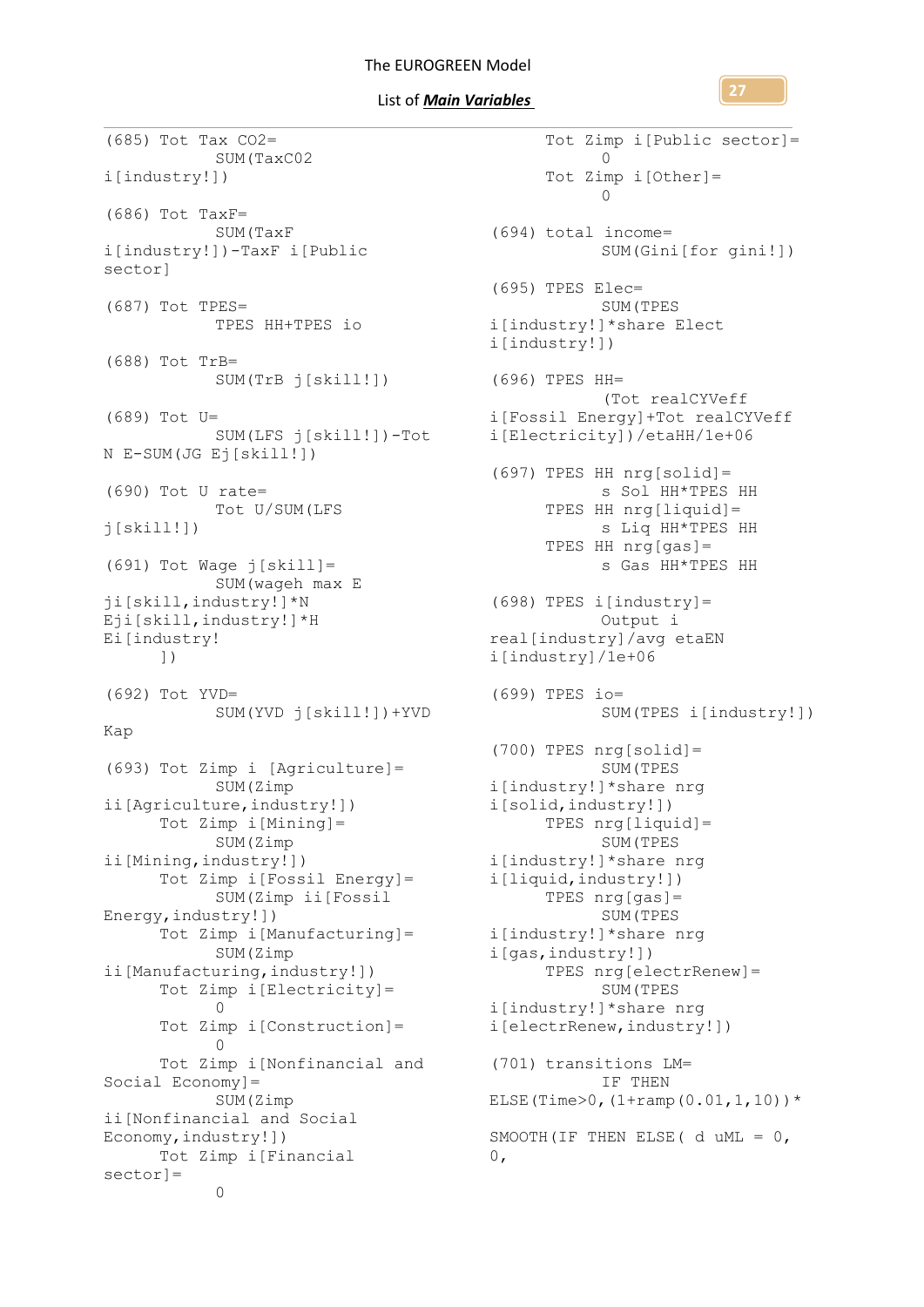IF THEN ELSE(d uML>0, sens ML\*d uML , sens LM\*d uML) )  $, 4)$ , -0.043) (702) transitions MH= IF THEN ELSE(Time>0,  $(1+ramp(0.005,1,10))^*$ SMOOTH(IF THEN ELSE(d uHM=0, 0 , IF THEN ELSE(d uHM>0, sens  $HM*d uHM$ , sens  $MH*d uHM)$  ), 4), -0.019)  $(703)$  TrB  $\overline{1}$ [skill]= GPB j[skill] + GUB j[skill] + TrSoc j[skill] (705) TrSoc FCj[skill]= TrSoc FC j delay[skill]\*(1+Inflation)  $(706)$  TrSoc  $\overline{1}[skill]=$ TrSoc SD j[skill]+TrSoc FCj[skill]+TrSoc RSAj[skill]+BI j[skill] (707) TrSoc RSAj[skill]= (1-act BI)\*coverage RSAj ratio[skill]\*initial TrSoc RSA j[skill]\*(N inA j  $[skill+(1-act JG)*N]$ Uj[skill])\*(CPI) (708) TrSoc SD j[skill]= (MAX(TrSoc SD j delay[skill]\*(1+Inflation)- 0.0774\*BI j[skill], 0 ))  $(710)$  U rate  $j[skill]=$ Uj[skill]/LFS j[skill]  $(712)$  UB  $j[skill]=$ UBW ratio \* ( (SUM (GWB Eji[skill,industry!]))/ (SUM (N Eji[skill,industry!])) )  $(714)$  uc i[industry]=

(Output FD i[industry]/p i[industry])/(yFC i[industry])  $(717)$  Uj[skill]= LFS j[skill] - N Ej[skill] - JG Ej[skill] (718) ULC delay[industry]= LabC i delay[industry]/Output i delay[industry] (719) UMC delay[industry]= (Zi delay[industry]+Zimp i delay[industry]+k deprec i[industry])/(Output i delay [industry]) (721) V equities= Stock Vf[equities]  $(722)$  VO jf[skill, wealth] = initial Tot V\*V0jf weights[skill,wealth] (723) V0 Kap f[wealth]= initial Tot V\*V0f weights[wealth] (726) VAd i[industry]= Output i real[industry] - Z i[industry] - Zimp i[industry]  $(727)$  VD  $\dot{1}$ [skill]= GFinY j[skill]-Tax FinG j[skill] (728) VD Kap= GFinY Kap - Tax FinG Kap (729) W JG= 10.79\*CPI (730) wageh ji[skill,industry]=  $(1 - \text{omega1})$  \*  $(1 +$ omega lambda j[skill] \* SMOOTH( g lambda i[industry], 3) + omega gNE j[skill] \* g NE ji[skill,industry] - 0\*omega gNU j[skill]\*g NU j[skill]  $\overline{\phantom{a}}$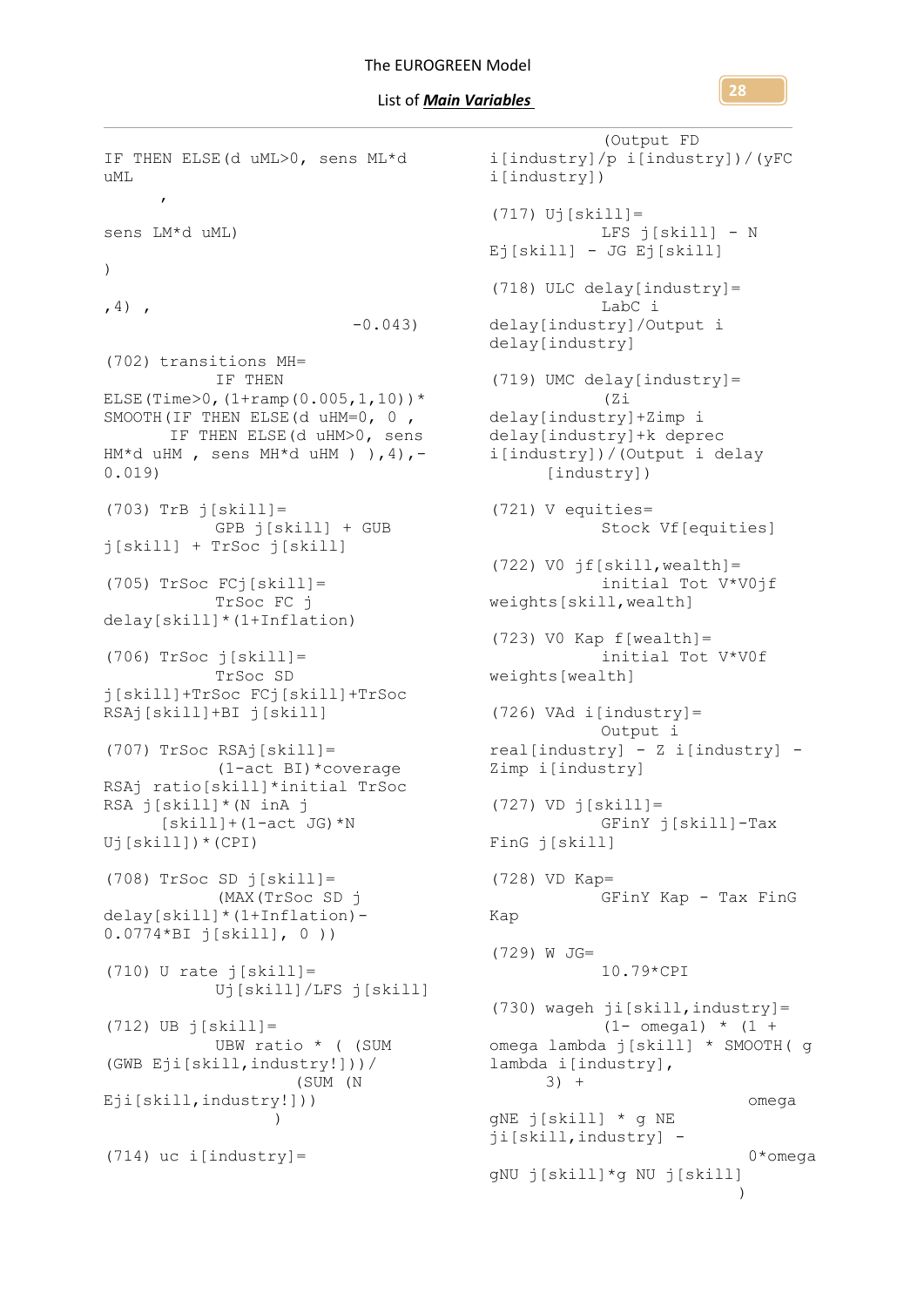```
 *wageh 
ji delay[skill,industry]
(732) wageh max E 
ji[skill,industry]=
           MAX(wageh 
ji[skill,industry], act JG*W JG )
(735) Xi[industry]=
           ZEn rate i[industry] -
LAB industry rate[industry]
(736) YD j[skill]=
           NWB Ej[skill] + NUB 
j[skill] + NPB j[skill] + 
           TrSoc j[skill] + MixY 
E j[skill]
(738) yFC i[industry]=
           eps k i[industry]*k 
i[industry]
(739) Yups1[industry]=
           gamma1[industry]*(1-
gamma2[industry])*(1-
gamma3[industry])*(1-
gamma4[industry
     ])
(740) Yups2[industry]=
     gamma1[industry]*gamma2[indu
stry]*(1-gamma3[industry])*(1-
gamma4[industry
      ])
(741) Yups3[industry]=
     gamma1[industry]*gamma3[indu
stry]*(1-gamma2[industry])*(1-
gamma4[industry
      ])
(742) Yups4[industry]=
     gamma1[industry]*gamma2[indu
stry]*gamma3[industry]*(1-
gamma4[industry])
(743) Yups5[industry]=
           gamma4[industry]
(744) YVD j[skill]=YD j[skill] + VD 
j[skill]
(746) YVD Kap=
           VD Kap + MixY Kap
```

```
(748) Z i[industry] =
      SUM(Zii[industry!,industry]) 
+ TaxC02 i[industry] + cost ETS 
i[industry]
      + Tax BCA i[industry]
(750) ZEn i[industry]=
            (Zii[Fossil 
Energy,industry]+Zii[Electricity,
industry])+TaxC02 i[industry
      ]+cost ETS i[industry]
(751) ZEn rate i[industry]=
            (ZEn i[industry] - ZEn 
delay i[industry])/MAX(ZEn delay 
i[industry],0.1)
(753) Zii[Agriculture,industry]=
      Acoeff[Agriculture,industry]
*Output i real[industry]
      Zii[Mining,industry]=
      Acoeff[Mining,industry]*MAX(
Output i real[industry],0)
      Zii[Fossil Energy, industry] =
           Acoeff[Fossil 
Energy,industry]*MAX(Output i 
real[industry],0)
      Zii[Manufacturing, industry] =
     Acoeff[Manufacturing, industr
y]*MAX(Output i real[industry],0)
      Zii[Electricity, industry] =Acoeff[Electricity,industry]
*MAX(Output i real[industry],0)
      Zii[Construction, industry] =
      Acoeff[Construction,industry
]*MAX(Output i real[industry],0)
      Zii[Nonfinancial and Social 
Economy, industry] =
            Acoeff[Nonfinancial 
and Social 
Economy,industry]*MAX(Output i 
real[industry
      ],0)
      Zii[Financial 
sector, industry] =
           Acoeff[Financial 
sector, industry] *MAX (Output i
real[industry],0)
      Zii[Public sector, industry] =
```